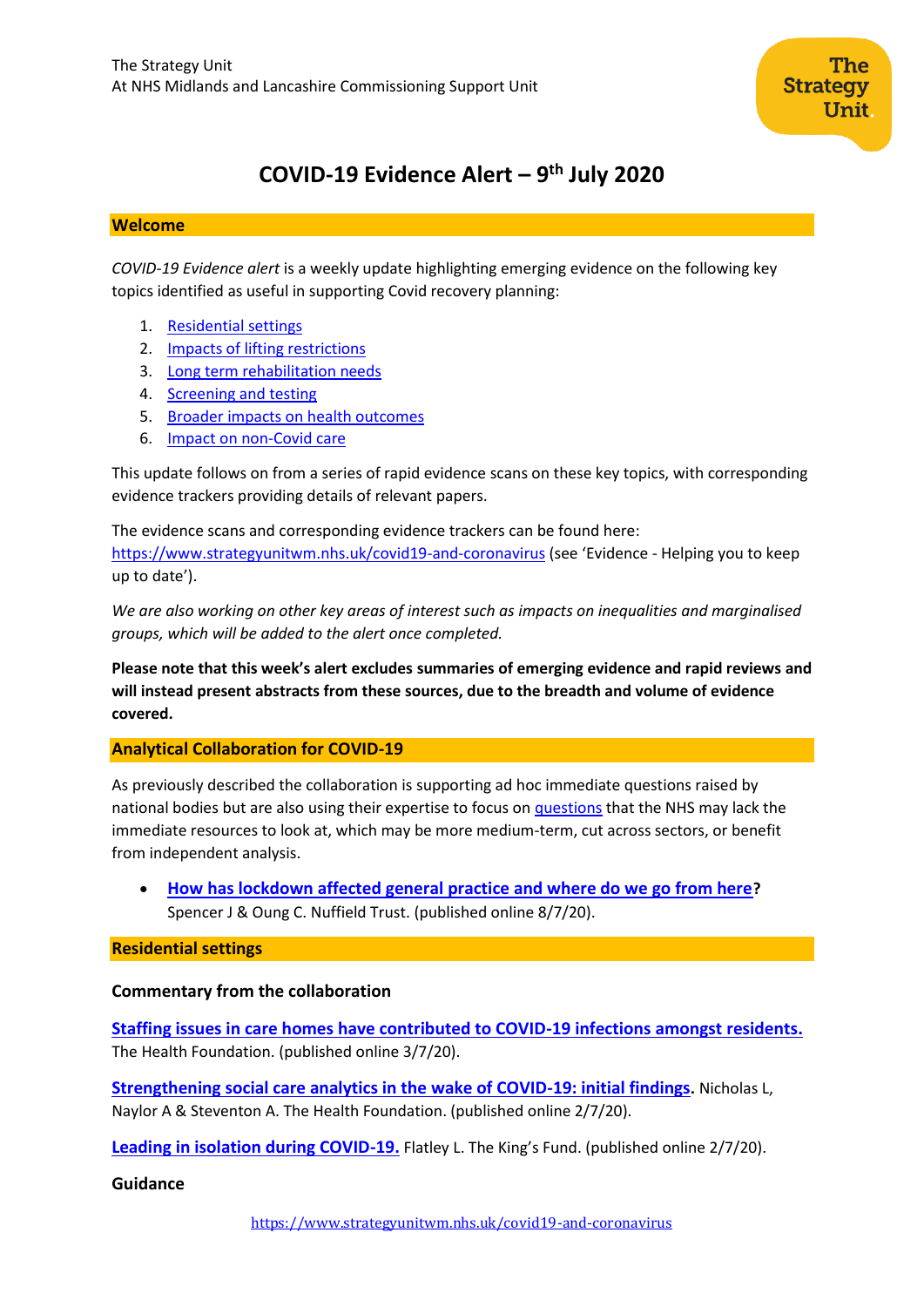# **[Infection prevention and control and surveillance for coronavirus disease \(COVID-19\) in](https://www.ecdc.europa.eu/sites/default/files/documents/IPC-and-surveillance-for-coronavirus-disease-in-prisons.pdf)  prisons in EU/EEA [countries and the UK.](https://www.ecdc.europa.eu/sites/default/files/documents/IPC-and-surveillance-for-coronavirus-disease-in-prisons.pdf)** ECDC Technical Report. (published online 3/7/20).

The

Unit.

**Strategy** 

## **Rapid reviews**

**[Best practices for personal care workers providing home care in the context of COVID-19.](https://www.nlcahr.mun.ca/CHRSP/COVID19QRRPersonalCareJune302020.pdf) Navarro P. Newfoundland & Labrador Centre for Applied Health Research.** "We identified 18 guidance documents from national and sub-national governments and public health agencies. While these documents differ in terms of the comprehensiveness of included guidelines for home care workers, they largely agree in terms of included practices, with core elements that include: infection prevention and control (IPC), personal protective equipment (PPE), screening (staff and patient/clients), and environmental cleaning and disinfection. We did not find any research publications or expert opinion that directly addresses best practices for personal care workers providing home care in the context of COVID-19. We did find some study protocols for future or ongoing research projects (not included below), which suggests that it may be reasonable to anticipate future research publications on this topic. We have included one Cochrane Rapid Review that addresses hospital healthcare workers' adherence to IPC measures in an effort to provide some insights about potential barriers and facilitators to effective implementation."

## **Emerging evidence**

**[COVID-19: Care Homes in England.](https://www.cebm.net/covid-19/covid-19-care-homes/) Heneghan C & Oke J. Oxford CEBM. (updated 7/7/20).** "Data from care homes shows that 6,608 out of 15,507 care homes (42.6%) in England have confirmed or suspected outbreaks of COVID reported upto the week commencing the 22nd of June. Week ending 29th June: The South East has the highest number of COVID outbreaks (1,238); the North East has the highest proportion 54%)."

**[Impact of coronavirus in care homes in England: 26 May to 19 June 2020.](https://www.ons.gov.uk/peoplepopulationandcommunity/healthandsocialcare/conditionsanddiseases/articles/impactofcoronavirusincarehomesinenglandvivaldi/26mayto19june2020/pdf) Tinsley B. Office for National Statistics.** "Between 26 May and 20 June 2020, as part of the Vivaldi project, 9,081 care homes in England (all with responsibility for providing dementia care or care for older residents (65 years and over)) were surveyed to collect information on their staff, residents and each setting to help understand the impact of the coronavirus (COVID-19) in these care homes and inform the public health response; 5,126 (56%) care homes responded to the survey. Findings also include some common factors in care homes with higher levels of infection amongst staff. These include prevalence of infection in residents (although this is weaker than the effect of staff infection on residents), some care home practices (such as more frequent use of bank or agency nurses or carers, and care homes employing staff who work across multiple sites) and some regional differences (such as higher infection levels within care homes in the North East and Yorkshire and the Humber). However regional differences may be affected by different patterns of testing in staff and residents over time."

**[The Human Rights of Older People during Covid-19: Social Wellbeing and Access to Care](http://repository.essex.ac.uk/28042/)  [and Support for Older People in the United Kingdom.](http://repository.essex.ac.uk/28042/) Wyllie A. University of Essex**. "To date, the vast majority of Covid-19 deaths have been those over the age of 65. The vulnerability of older people to the impacts of Covid-19 were recognised early and have featured prominently in policy discussions and decision-making of governments around the world. While the risks posed by Covid-19 to the health and wellbeing of older people are significant, the impact of policies introduced in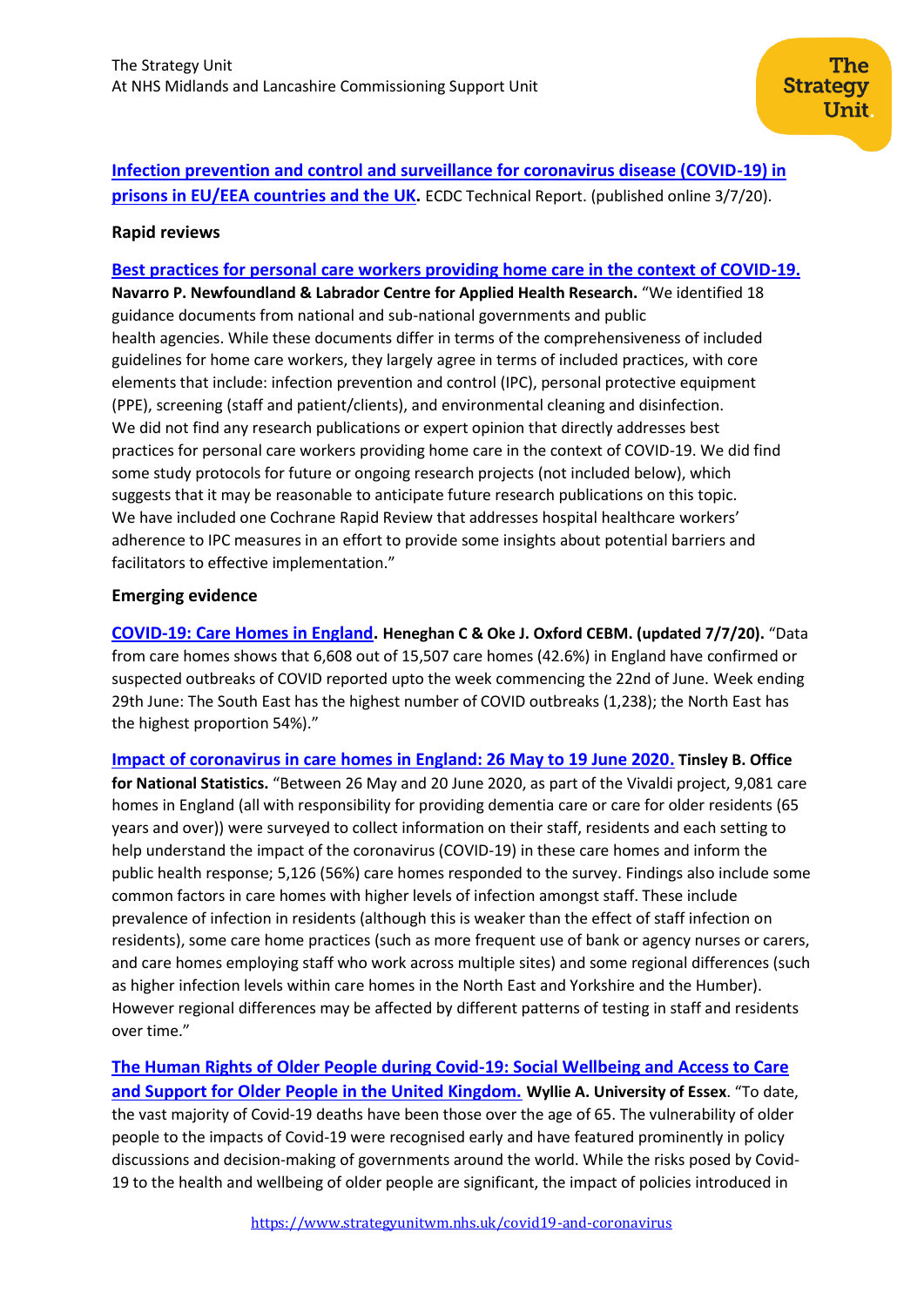response to the public health crisis raise several critical human rights issues. This article addresses two broad areas of concern regarding the rights of older people which have emerged in the United Kingdom as a consequence of Covid-19. Firstly, this article discusses the risks posed by the suspension of several Local Authority duties under the Care Act, and proposes amendments aimed at ensuring the rights of people in need of care and support are maintained during this period. Secondly, the social wellbeing of older people is discussed with reference to Article 8 of the European Convention on Human Rights, which establishes the right to respect for private and family life. For older adults living the in the community, it is argued that Article 8 imposes a positive obligation on Local Authorities to identify and support those older adults experiencing significant isolation or loneliness as a consequence of measures introduced in response Covid-19. In care home environments, Article 8 is considered with reference to the suspension of care home visitation rights, which is argued to be a disproportional and overly restrictive measure which imperils the rights and social wellbeing of older people. "

## **[COVID-19 and people experiencing homelessness: challenges and mitigation strategies](https://www.cmaj.ca/content/192/26/E716).**

**Perri M et al, CMAJ, 192 (26) E716-E719.** "Individuals experiencing homelessness are at increased risk of infection with severe acute respiratory syndrome coronavirus 2 owing to their lack of safe housing and are also at higher risk of severe coronavirus disease 2019 (COVID-19), given the high prevalence of risk factors in homeless populations. People experiencing homelessness often find it difficult to adhere to public health directives such as physical distancing, isolation and quarantine because of shelter conditions and other challenges. Several cities and regions have taken measures to provide spaces for people experiencing homelessness, to ensure physical distancing, isolation or quarantine; however, service providers must focus on building relationships and rapport, and take a trauma-informed approach to care, to persuade individuals to follow advice. Closure of regular services may put people experiencing homelessness at risk of other harms, such as those related to unsafe substance use and intimate partner violence. The COVID-19 pandemic has highlighted the importance of housing as a social determinant of health and raises the question of whether current approaches to addressing homelessness should be re-evaluated."

#### **Commentaries**

**[COVID-19 and residential aged care in Australia](https://www.ajan.com.au/index.php/AJAN/article/view/226).** Ibrahim JE, Aus J Adv Nurse, 37(3). (published online 18/6/20).

**[A call to protect patients, correctional staff and healthcare professionals in jails and](https://healthandjusticejournal.biomedcentral.com/articles/10.1186/s40352-020-00119-1)  [prisons during the COVID-19 pandemic.](https://healthandjusticejournal.biomedcentral.com/articles/10.1186/s40352-020-00119-1)** Oladeru OT et al., Health and Justice, 8(17). (published online 2/7/20).

**Impacts of lifting restrictions**

#### **Commentary from the collaboration**

**[Learning from lockdown. How can we build a healthier future post-COVID-19.](https://www.health.org.uk/publications/long-reads/learning-from-lockdown)** Bibby J & Leavey C. The Health Foundation. (published online 7/7/20).

#### **Rapid reviews**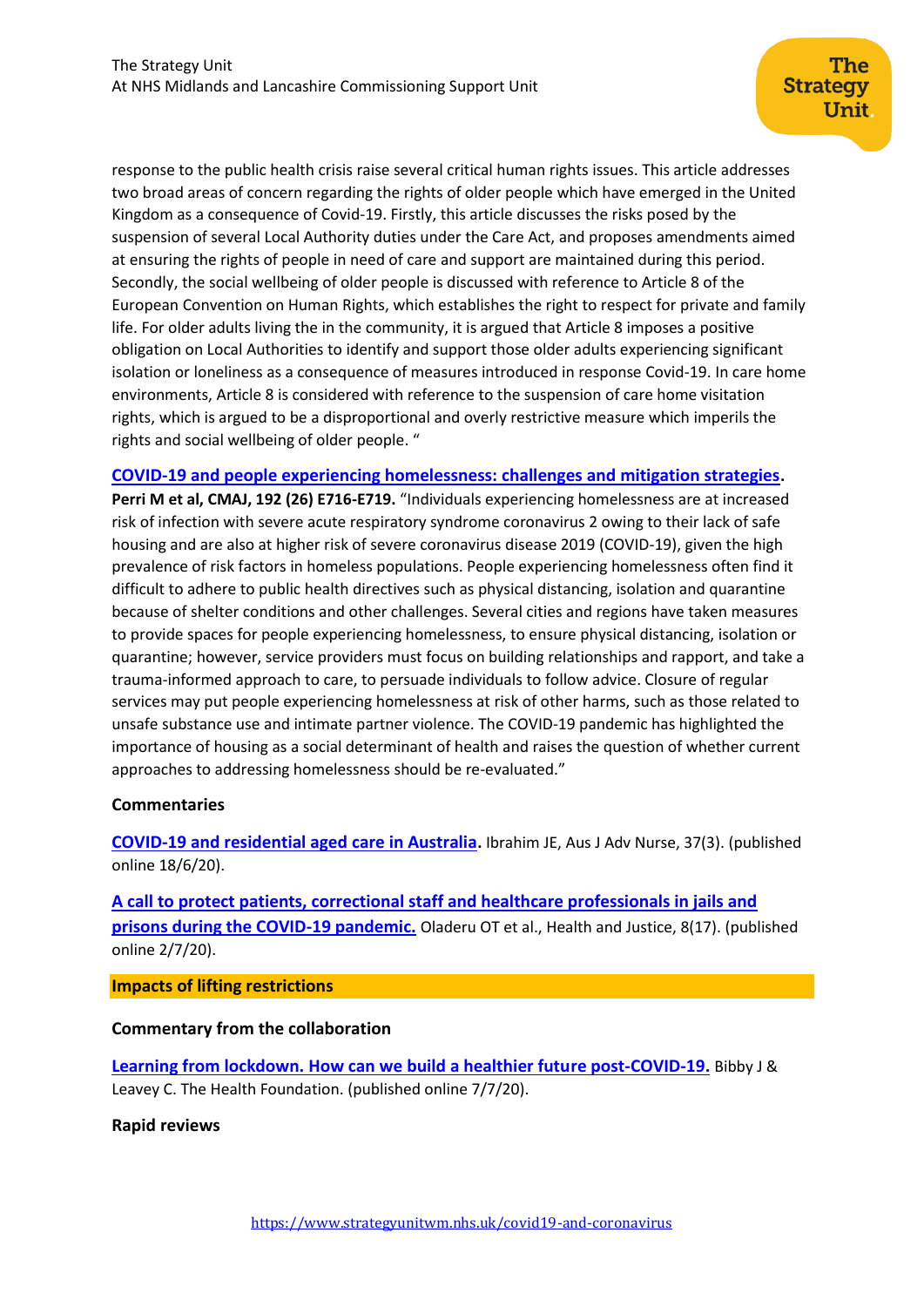# **[How might the mental wellbeing of older people living in the community be supported](http://www2.nphs.wales.nhs.uk:8080/PubHObservatoryProjDocs.nsf/85c50756737f79ac80256f2700534ea3/a2e2ebe4d87fd47c8025855f003a454c/$FILE/Mental%20wellbeing%20in%20older%20people%20rapid%20response%20FINAL.pdf)  [when shielding and social distancing has been recommended for an extended period of](http://www2.nphs.wales.nhs.uk:8080/PubHObservatoryProjDocs.nsf/85c50756737f79ac80256f2700534ea3/a2e2ebe4d87fd47c8025855f003a454c/$FILE/Mental%20wellbeing%20in%20older%20people%20rapid%20response%20FINAL.pdf)  [time?](http://www2.nphs.wales.nhs.uk:8080/PubHObservatoryProjDocs.nsf/85c50756737f79ac80256f2700534ea3/a2e2ebe4d87fd47c8025855f003a454c/$FILE/Mental%20wellbeing%20in%20older%20people%20rapid%20response%20FINAL.pdf) Public Health Wales Observatory Evidence Service. "**Four systematic reviews were identified from a search of the literature conducted in June 2019. Most provided data from qualitative research and captured the perceptions of older people on quality of life, meaningful occupations and experience of technology."

## **Emerging evidence**

## **[Coronavirus and the social impacts on Great Britain: 3 July 2020.](https://www.ons.gov.uk/peoplepopulationandcommunity/healthandsocialcare/healthandwellbeing/bulletins/coronavirusandthesocialimpactsongreatbritain/3july2020) Office for National**

**Statistics.** "Almost 8 in 10 working adults (78%) said they had either worked at home or travelled to work this week, a similar level to last week (77%). Nearly half of working adults (49%) said they had travelled to work at some point in the past seven days, up from 44% last week and 41% the previous week. Working adults continue to move away from exclusively working at home, which has dropped to 29%, from 33% last week. Over 4 in 10 adults (43%) who have left their homes this week have worn a face covering to prevent the spread of the coronavirus (COVID-19), a similar level to the past two weeks. Of those adults who had used public transport in the past seven days, 86% had worn a face covering while doing so across all of Great Britain, while 91% had in England. The proportion of adults saying their well-being has been affected (45%) was broadly the same as last week, although fewer are reporting issues that may be associated with lockdown restrictions, such as feeling bored, spending time alone or finding working from home difficult. 1 in 20 adults (5%) reported that they found it difficult or very difficult to pay usual household bills prior to the coronavirus pandemic; since the pandemic, this has risen to over 1 in 10 (11%) adults."

#### **[The passage of time during the UK Covid-19 lockdown.](https://journals.plos.org/plosone/article?id=10.1371/journal.pone.0235871) Ogden RS. PLosOne, doi:**

**10.1371/journal.pone.0235871.** "In March 2020, in response to the Covid-19 pandemic, the UK Government imposed social and physical distancing measures on the population. These lockdown measures caused significant changes to all aspects of daily life. The current study examined how the passage of time was distorted during the lockdown period. Using an online questionnaire, day and week passage of time judgments were collected. In addition, measures of affect, task load and satisfaction with current levels of social interaction were taken. The results show that over 80% of participants experienced distortion to the passage of time during lockdown in comparison with normal. The passage of time during the day was predicted by age, stress, task load and satisfaction with current levels of social interaction. A slowing of the passage of time was associated with increasing age, increasing stress, reduced task load and reduced satisfaction with current levels of social interaction. Only age and satisfaction with current levels of social interaction predicted passage of time across a week. Again, increasing age and reduced satisfaction with levels of social interaction were associated with a slowing of the passage of time. These findings demonstrate that significant changes to daily life have a significant impact on our experience of time, with younger, more socially satisfied people more likely to experience time as passing more quickly during the lockdown."

## **[Covid-19: Back to School, Rebuilding a Better Future for All Children.](https://www.researchgate.net/publication/342069029_Written_evidence_submitted_by_Professor_Greta_Defeyter_Covid-19_Back_to_School_Rebuilding_a_Better_Future_for_All_Children_Covid-19_and_School_%27Closures%27) Defeyter et al.,**

**(preprint).** "This paper provides a summary of the key academic papers for the following areas: learning loss and academic attainment; EdTech interventions and home schooling; physical activity, food insecurity and obesity; and mental health and wellbeing. For each area, the findings from peerreviewed academic papers are summarised and discussed in terms of relevance to the current Covid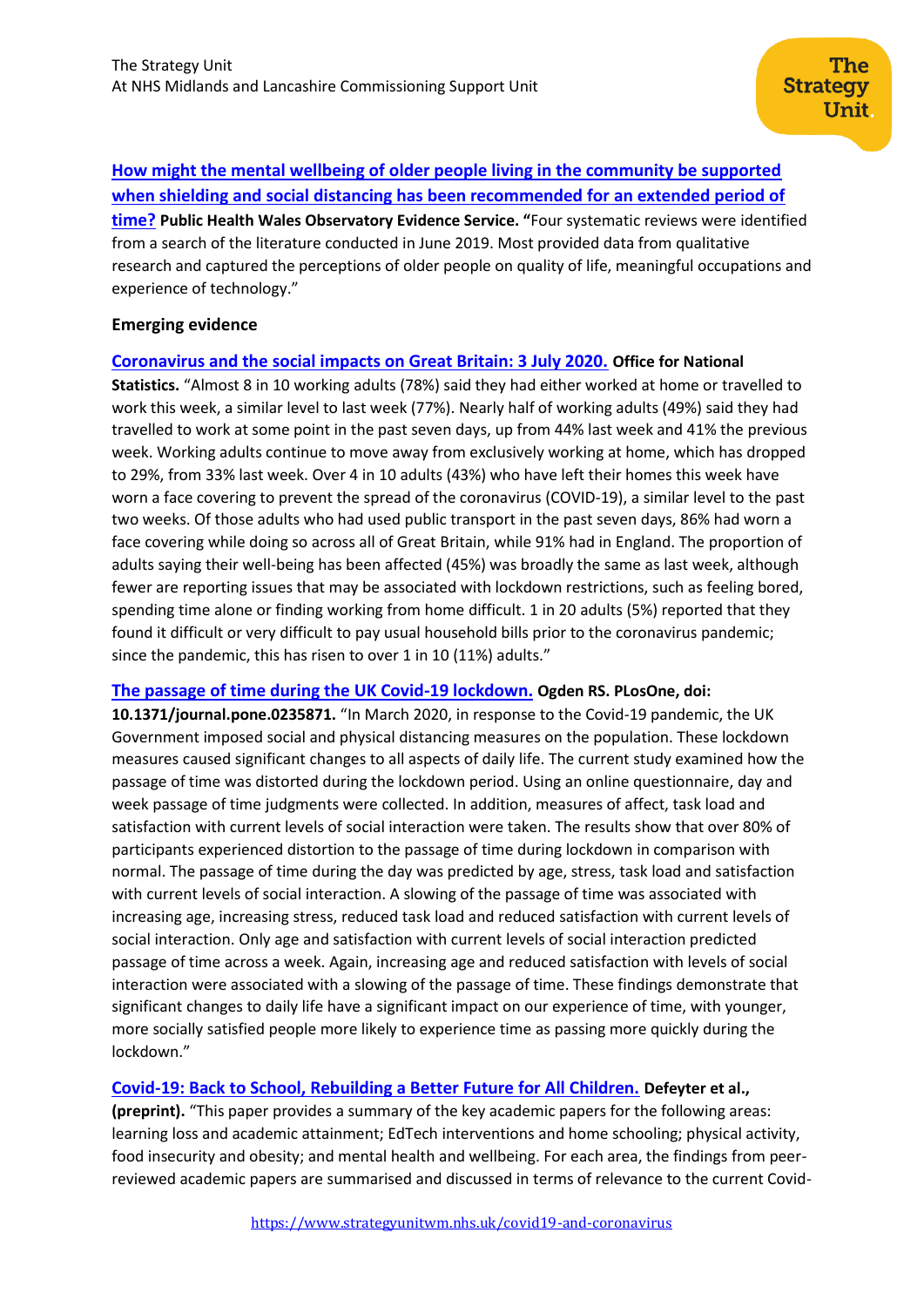19 pandemic. The latter half of the paper provides, for each area, a range of research informed short-, mid-and long-term school based strategies, policies and interventions to advise the UK government for pupils returning to school. The early adoption of these proposals will support teachers, parents and children and provide positive messaging to pupils and hence, increase public confidence. Finally, the authors appeal to the concept of human capital, and discuss how schools provide an excellent platform to narrow mid-to-long term health and educational inequalities. The suggestions in this paper converge with action at the international level; with many key agencies (UNESCO, UNICEF, World Bank and World Food Programme) making the case for the key role of school food in supporting the back to school movement."

**[Appealing to economic \(vs. health\) risk may be more effective to fight COVID-19: A](https://psyarxiv.com/tkq5r/)** 

**[multilevel analysis in 24 countries.](https://psyarxiv.com/tkq5r/) Nisa CF et al., PsyArXiv.** "This paper examines whether compliance with COVID-19 mitigation measures is motivated by wanting to save lives or save the economy (or both), and which implications this carries to fight the pandemic. National representative samples were collected from 24 countries (N=25,435). The main predictors were (i) perceived risk to contract coronavirus, (ii) perceived risk to suffer economic losses due to coronavirus, and (iii) their interaction effect. Individual and country-level variables were added as covariates in multilevel regression models. We examined compliance with various preventive health behaviors and support for strict containment policies. Results show that perceived economic risk consistently predicted mitigation behavior and policy support - and its effects were positive. Perceived health risk had mixed effects. Only two significant interactions between health and economic risk were identified – both positive. These results do not corroborate the view that people engage in health versus economy zero-sum thinking in the fight against COVID-19."

**[Mapping public health responses with attitude networks: the emergence of opinion‐based](https://onlinelibrary.wiley.com/doi/full/10.1111/bjso.12396)  [groups in the UK's early COVID‐19 response phase](https://onlinelibrary.wiley.com/doi/full/10.1111/bjso.12396). Maher PJ et al, British Journal of Social Psychology,<https://doi.org/10.1111/bjso.12396>**. Partisan patterns of compliance with public health measures are a feature of early COVID‐19 responses. In many cases, these differences in behaviour relate to pre‐existing group identities. However, in times of rapid societal change, novel opinion‐ based groups can emerge and provide a new basis for partisan identification and divergent collective behaviour. Here, we use network methods to map the emergence of opposing opinion-based groups and assess their implications for public health behaviour. In a longitudinal study, we tracked public health attitudes and self-reported behaviour in a sample of UK participants over four time points. Network visualisation reveal a rift in attitudinal alignment over time and the genesis of two distinct groups characterised by trust, or distrust, in science (Study 1a; *N* = 253). These groups also diverge in public health behaviour. In a brief follow‐up study (*N* = 206), we find that this opinion polarization partially reflects underlying societal divides. We discuss implications for opinion‐based group research and public health campaigns.

#### **Commentaries**

**[Early lessons from a second COVID-19 lockdown in Leicester, UK](https://www.ncbi.nlm.nih.gov/pmc/articles/PMC7330565/)**. Nazareth J et al., Lancet (epub), doi: 10.1016/S0140-6736(20)31490-2. (published online (1/7/20).

**[Reopening Colleges and Universities During the COVID-19 Pandemic](https://www.acpjournals.org/doi/full/10.7326/M20-4752).** Wrighton MS & Lawrence SJ. Annals of Internal Medicine. Doi: 10.7326/M20-4752. (published online 2/7/20).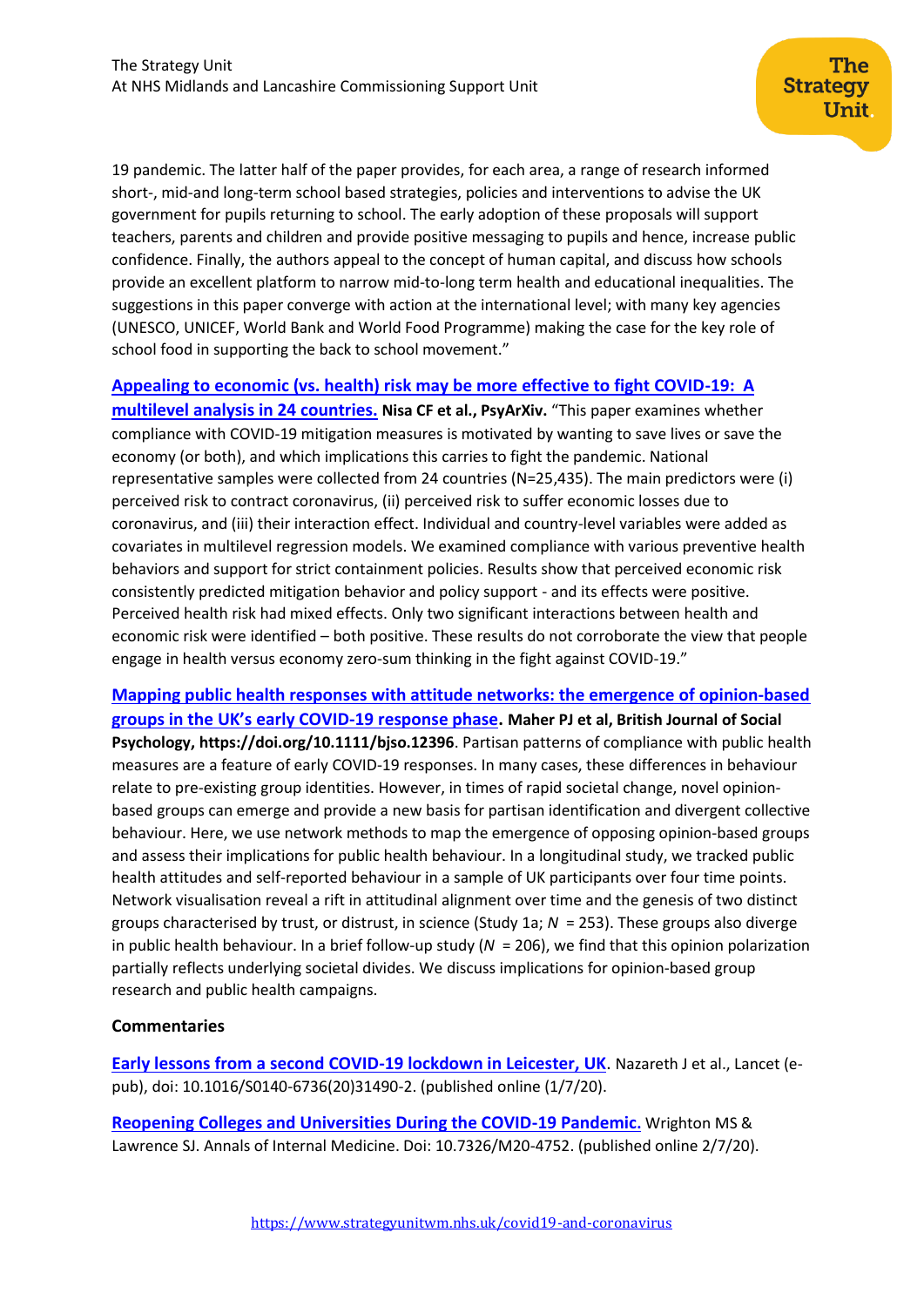**[Reopening US Schools in the Era of COVID-19: Practical Guidance From Other Nations.](https://jamanetwork.com/channels/health-forum/fullarticle/2767982)** Das LT et al. JAMA Health Forum. (published online 30/6/20).

**[Why Scotland's slow and steady approach to covid](https://www.bmj.com/content/370/bmj.m2669)-19 is working**. Sridhar D and Chen A, BMJ, 370, m2669.

**Meat plants—[a new front line in the covid-19 pandemic](https://www.bmj.com/content/370/bmj.m2716)**. Middleton J et al, BMJ, 370, m2716.

**Long term rehabilitation needs**

#### **Guidance**

**[The Stanford Hall consensus statement for post-COVID-19 rehabilitation.](https://bjsm.bmj.com/content/early/2020/05/31/bjsports-2020-102596)** Barker-Davies RM et al., British Journal of Sports Medicine.

**[After-care needs of inpatients](https://www.england.nhs.uk/coronavirus/wp-content/uploads/sites/52/2020/06/C0388-after-care-needs-of-inpatients-recovering-from-covid-19-5-june-2020-1.pdf) recovering from COVID-19.** NHS England.

#### **Rapid reviews**

**[What is the psychological impact of COVID-19 on patients recovering from the disease](https://hselibrary.ie/what-is-the-psychological-impact-of-covid-19-on-patients-recovering-from-the-disease-who-need-rehabilitation/)  [who need rehabilitation?](https://hselibrary.ie/what-is-the-psychological-impact-of-covid-19-on-patients-recovering-from-the-disease-who-need-rehabilitation/) Reynolds J & Leen B. HSE Library.** "There is limited data on the psychological impact of COVID-19 on patients recovering from the disease 2. Available studies so far list reduced sleep quality, depression, anxiety and post-traumatic stress disorder (PTSD) as the main symptoms1, 3-12. Evidence from previous SARS and MERS epidemics support this pattern 20-26, as do studies looking at survivors of critical illness 27-31. Follow-up data in these patient groups reported symptoms of anxiety, depression, and PTSD ranging from 15% to 44%17. One recent multicentre Chinese study found self-reported PTSD symptoms in 96% of recovered COVID-19 patients3. Data from the SARS outbreak show that stress and other psychiatric symptoms persisted long term 21, 22. In COVID-19, a small number of randomised controlled trials have been undertaken on: an internet-based intervention for depression and anxiety 10; progressive muscle relaxation for anxiety and sleep quality 8; and effects of respiratory rehabilitation on psychological function in elderly patients 9. These studies showed positive results but patient numbers were small and benefits were mild. Surveillance for psychopathology will be important in the recovery and rehabilitation phases. Recommendations are to anticipate a high prevalence of depression, anxiety, and PTSD symptoms, and to provide comprehensive and timely management. Particular consideration is required for those with pre-morbid psychiatric illness, healthcare workers13, and those who have been treated in Intensive Care."

#### **Emerging evidence**

#### **[The emerging spectrum of COVID-19 neurology: clinical, radiological and laboratory](https://academic.oup.com/brain/article/doi/10.1093/brain/awaa240/5868408#.XwV12blxBHw.email)**

**[findings.](https://academic.oup.com/brain/article/doi/10.1093/brain/awaa240/5868408#.XwV12blxBHw.email) Paterson RW et al., Brain, awaa240. Doi: 10.1093/brain/awaa240.** "Preliminary clinical data indicate that severe acute respiratory syndrome coronavirus 2 (SARS-CoV-2) infection is associated with neurological and neuropsychiatric illness. Responding to this, a weekly virtual coronavirus disease 19 (COVID-19) neurology multi-disciplinary meeting was established at the National Hospital, Queen Square, in early March 2020 in order to discuss and begin to understand neurological presentations in patients with suspected COVID-19-related neurological disorders. Detailed clinical and paraclinical data were collected from cases where the diagnosis of COVID-19 was confirmed through RNA PCR, or where the diagnosis was probable/possible according to World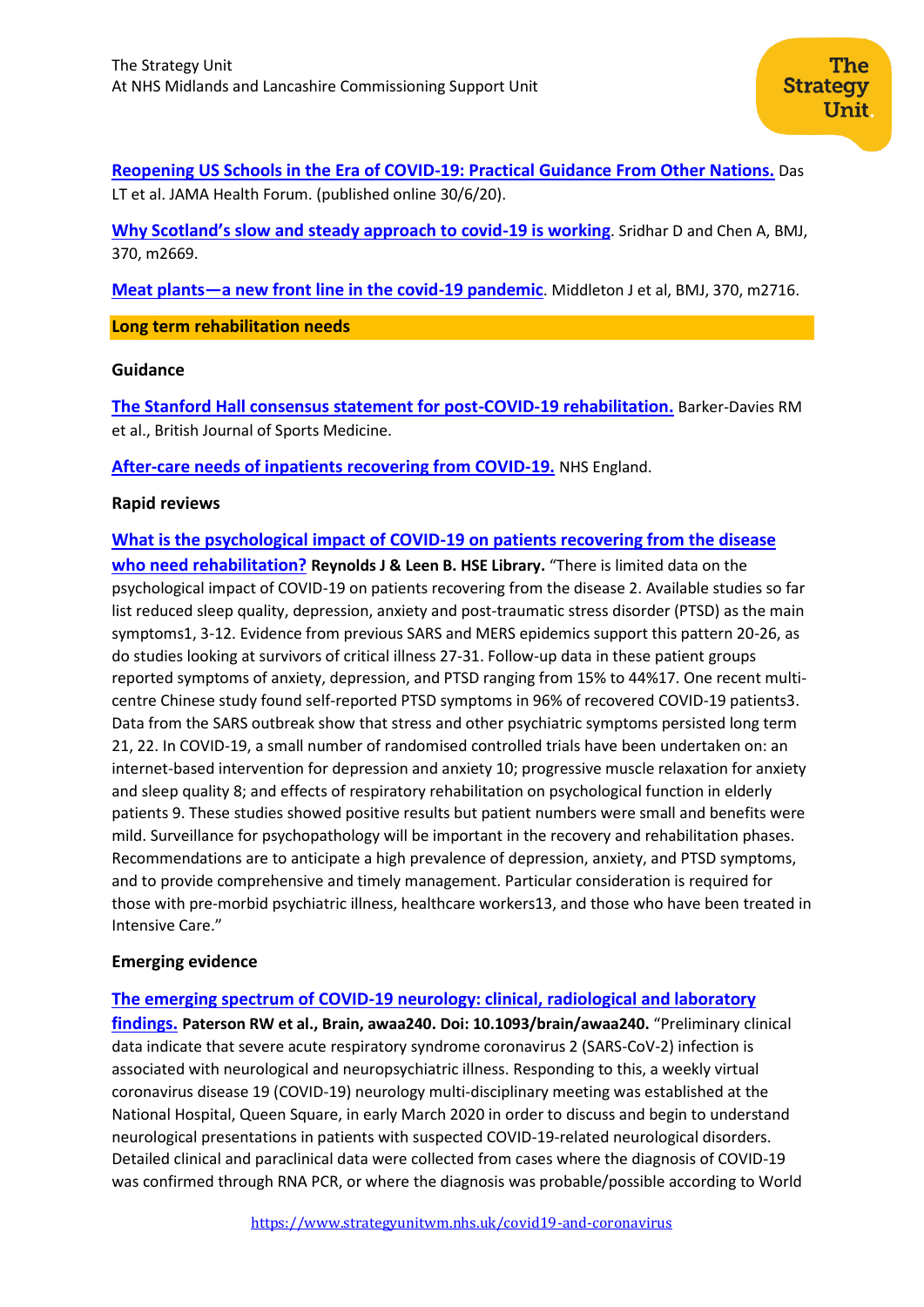Health Organization criteria. Of 43 patients, 29 were SARS-CoV-2 PCR positive and definite, eight probable and six possible. Five major categories emerged: (i) encephalopathies (n = 10) with delirium/psychosis and no distinct MRI or CSF abnormalities, and with 9/10 making a full or partial recovery with supportive care only; (ii) inflammatory CNS syndromes ( $n = 12$ ) including encephalitis (n = 2, para- or post-infectious), acute disseminated encephalomyelitis (n = 9), with haemorrhage in five, necrosis in one, and myelitis in two, and isolated myelitis ( $n = 1$ ). Of these, 10 were treated with corticosteroids, and three of these patients also received intravenous immunoglobulin; one made a full recovery, 10 of 12 made a partial recovery, and one patient died; (iii) ischaemic strokes (n = 8) associated with a pro-thrombotic state (four with pulmonary thromboembolism), one of whom died; (iv) peripheral neurological disorders (n = 8), seven with Guillain-Barré syndrome, one with brachial plexopathy, six of eight making a partial and ongoing recovery; and (v) five patients with miscellaneous central disorders who did not fit these categories. SARS-CoV-2 infection is associated with a wide spectrum of neurological syndromes affecting the whole neuraxis, including the cerebral vasculature and, in some cases, responding to immunotherapies. The high incidence of acute disseminated encephalomyelitis, particularly with haemorrhagic change, is striking. This complication was not related to the severity of the respiratory COVID-19 disease. Early recognition, investigation and management of COVID-19-related neurological disease is challenging. Further clinical, neuroradiological, biomarker and neuropathological studies are essential to determine the underlying pathobiological mechanisms, which will guide treatment. Longitudinal follow-up studies will be necessary to ascertain the long-term neurological and neuropsychological consequences of this pandemic"

**[The most cited and co-cited COVID-19 articles: Knowledge base for rehabilitation team](https://content.iospress.com/articles/work/wor203193)** 

**[members.](https://content.iospress.com/articles/work/wor203193) Rafet I. IOS Press. Doi: 10.3233/WOR-203193**. "BACKGROUND: The COVID-19 outbreak pandemic is a situation without a tested action plan. Rehabilitation team members have been called for duty with new responsibilities in addition to their conventional roles in the healthcare system. The infectious disease specialists are updating the knowledge base in limited time in clinical settings. The number of articles in PubMed grows at an increasing rate. METHODS: Citation and co-citation network analysis methods were used to identify core articles and knowledge base. RESULTS: COVID-19 terms query retrieved 15,387 articles in PubMed. These articles formed a citation network with 6,778 articles and 25,163 PMC-PubMed citations. The main article cluster in the co-citation network consists of 2,811 articles and 78,844 co-citations. CONCLUSIONS: The number of COVID-19 articles in PubMed is increasing at a very high rate. Citation and co-citation network analysis are advantageous techniques to identify knowledge base in a scientific discipline. These techniques may help rehabilitation specialists to identify core articles efficiently."

## **Commentaries**

**[Bilateral lower limb weakness: a cerebrovascular consequence of covid-19 or a](https://link.springer.com/content/pdf/10.1007/s11739-020-02418-9.pdf)  [complication associated with it?](https://link.springer.com/content/pdf/10.1007/s11739-020-02418-9.pdf)** Morjaria JB et al., Internal and Emergency Medicine. Internal and Emergency Medicine, Doi:10.1007/s11739-020-02418-9. (published online 22/6/20).

<span id="page-6-0"></span>**Screening and testing**

**Commentary from the collaboration**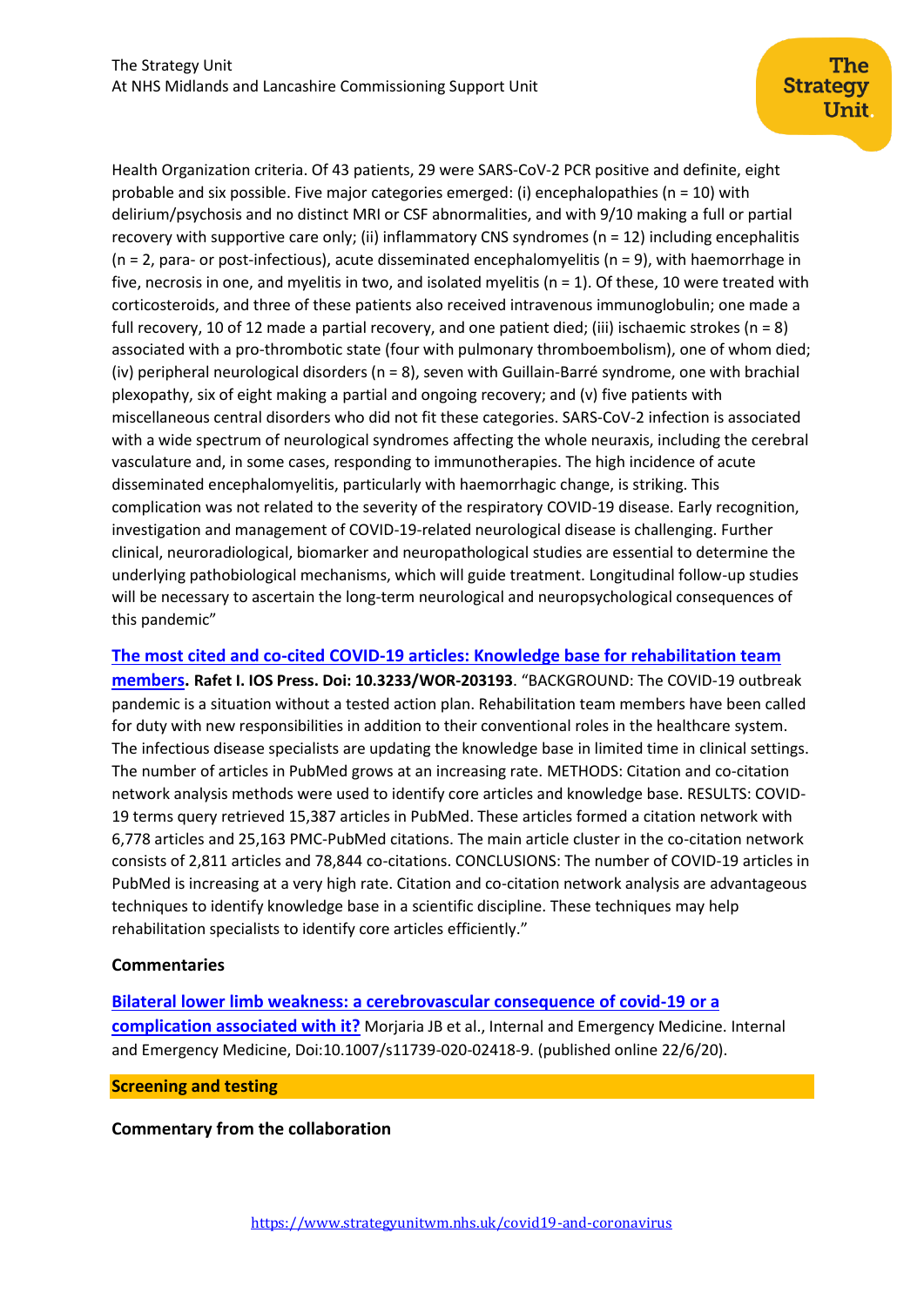**[Chart of the week: The knowns and unknowns of NHS Test and Trace.](https://www.nuffieldtrust.org.uk/resource/chart-of-the-week-the-knowns-and-unknowns-of-nhs-test-and-trace)** Palmer B. The Nuffield Trust. (published online 7/7/20).

## **Emerging evidence**

**[Rapid Risk Assessment: Resurgence of reported cases of COVID 19 in the EU/EEA, the UK](https://www.ecdc.europa.eu/en/publications-data/rapid-risk-assessment-resurgence-reported-cases-covid-19)  [and EU candidate and potential candidate countries](https://www.ecdc.europa.eu/en/publications-data/rapid-risk-assessment-resurgence-reported-cases-covid-19)**. **European Centre for Disease Prevention and Control.** "Since 31 December 2019 and as of 30 June 2020, 10 273 001 cases of coronavirus disease 2019 (COVID-19) have been reported worldwide, including 505 295 deaths. EU/EEA countries and the UK have reported 1 556 709 cases (15 % of all cases), including 176 800 deaths (35% of all deaths), while EU" candidate and potential candidate countries reported 229 112 cases (2% of all cases), including 5 988 deaths (1% of all deaths). The COVID-19 pandemic is posing an unprecedented threat to EU/EEA countries and the UK as well as countries worldwide, many of which have been experiencing widespread transmission of the virus in the community for several months. There is still community transmission reported in most EU/EEA countries, the UK and EU candidate and potential candidate countries. Additionally, some countries are reporting a resurgence of observed cases or large localised outbreaks. The reasons behind this apparent increase in the number or resurgence of cases observed in these countries vary. The increase in the number of cases may reflect changes in case ascertainment (e.g. increasing testing, changes in the case definition) that does not necessarily indicate increased rates of transmission, or may reflect genuine increases in transmission (e.g. associated with the easing of non-pharmaceutical interventions (NPI), large localised outbreaks), or may be due to importation of cases. Some of the observed increases, particularly in countries with a small population, are associated with just a few additional new cases. Therefore, information must be interpreted with caution."

**[Optimising benefits of testing key workers for infection with SARS-CoV-2: A mathematical](https://watermark.silverchair.com/ciaa901.pdf?token=AQECAHi208BE49Ooan9kkhW_Ercy7Dm3ZL_9Cf3qfKAc485ysgAAApwwggKYBgkqhkiG9w0BBwagggKJMIIChQIBADCCAn4GCSqGSIb3DQEHATAeBglghkgBZQMEAS4wEQQMkedSpmgX18xNSlC5AgEQgIICTy82nsvT-b4ccXN-HjQg1x67dEZqapHVkScFQ9uh9B-jX1_py1lnVmgu_r3G2Y_s8JQ_u87ZtIL0DUy2hN17hUtEXsSb-c9ZqrESW7SDNzaRUFxWg9TZuVVSoztEvyW4797k07WHJyNxtyC6RyA-K6m1HxHc0a5psuK8t1cgXxtMnNLqUKX29bHXAxDZPb9Zhowmdz9B33XD-WtTzqRPJihPmo6KYYTdhBtf0Ip1aU7rfL75b-yr4gbxfAtp0us7Gn_vg_qM2kFvlId-2knOOZf1h1ja2FgPrblRvf7aw_itnX11BsndYd1SLuPHIvSoQVabE1ikVCYALxMWKJnFMCFlrXyzmf02cZ5Y1tH5LcZQ_TgXw11jvVn8bjfgAEAOque8KPGNlwCx7Pao1cFKMs2UA767O3U40aasd2oiQZ2RUbKiHfDpNyxiIbvHGquFWvjqj8rHgAEFH39S_GJ6nibtnI3ykCNvt8uWgJDJlTi6iZK6X1RGTJaruuq542M-LOwOjefrRSy9keKfb3WGWj0ecC6KKScMtFXK0s-fKQA1vrXjK-GKWRW4SBarfDO3HNF63X8VBKa3SZq92EWAE-RQv0aNKzs9vbvKH32n6ooLQTGorqdmRNPFWyq87w4BbyIn_GWuPOTLaiYsyiGbA95dAMysSFIZuuC-L7uXKouIwZ7nMwxo4uX9SnQivBdE5_FwZBoCB5rd16TyPa22nTiHY_fgkCB3skx9BWUJjzm7Y5gPRVVAo2q4d-MV_kDKfbDh7B8XMe9A8whjw8T95Q) [modelling analysis.](https://watermark.silverchair.com/ciaa901.pdf?token=AQECAHi208BE49Ooan9kkhW_Ercy7Dm3ZL_9Cf3qfKAc485ysgAAApwwggKYBgkqhkiG9w0BBwagggKJMIIChQIBADCCAn4GCSqGSIb3DQEHATAeBglghkgBZQMEAS4wEQQMkedSpmgX18xNSlC5AgEQgIICTy82nsvT-b4ccXN-HjQg1x67dEZqapHVkScFQ9uh9B-jX1_py1lnVmgu_r3G2Y_s8JQ_u87ZtIL0DUy2hN17hUtEXsSb-c9ZqrESW7SDNzaRUFxWg9TZuVVSoztEvyW4797k07WHJyNxtyC6RyA-K6m1HxHc0a5psuK8t1cgXxtMnNLqUKX29bHXAxDZPb9Zhowmdz9B33XD-WtTzqRPJihPmo6KYYTdhBtf0Ip1aU7rfL75b-yr4gbxfAtp0us7Gn_vg_qM2kFvlId-2knOOZf1h1ja2FgPrblRvf7aw_itnX11BsndYd1SLuPHIvSoQVabE1ikVCYALxMWKJnFMCFlrXyzmf02cZ5Y1tH5LcZQ_TgXw11jvVn8bjfgAEAOque8KPGNlwCx7Pao1cFKMs2UA767O3U40aasd2oiQZ2RUbKiHfDpNyxiIbvHGquFWvjqj8rHgAEFH39S_GJ6nibtnI3ykCNvt8uWgJDJlTi6iZK6X1RGTJaruuq542M-LOwOjefrRSy9keKfb3WGWj0ecC6KKScMtFXK0s-fKQA1vrXjK-GKWRW4SBarfDO3HNF63X8VBKa3SZq92EWAE-RQv0aNKzs9vbvKH32n6ooLQTGorqdmRNPFWyq87w4BbyIn_GWuPOTLaiYsyiGbA95dAMysSFIZuuC-L7uXKouIwZ7nMwxo4uX9SnQivBdE5_FwZBoCB5rd16TyPa22nTiHY_fgkCB3skx9BWUJjzm7Y5gPRVVAo2q4d-MV_kDKfbDh7B8XMe9A8whjw8T95Q) Sandmann FG et al., Clinical Infectious Diseases, ciaa901.** "Internationally, key workers such as healthcare staff are advised to stay at home if they or household members experience coronavirus disease 2019 (COVID-19)-like symptoms. This potentially isolates / quarantines many staff without SARS-CoV-2, whilst not preventing transmission from staff with asymptomatic infection. We explored the impact of testing staff on absence durations from work and transmission risks to others.We used a decision-analytic model for 1,000 key workers to compare the baseline strategy of (S0) no RT-PCR testing of workers to testing workers (S1) with COVID-19-like symptoms in isolation, (S2) without COVID-19-like symptoms but in householdquarantine, and (S3) all staff. We explored confirmatory re-testing scenarios of repeating all initial tests, initially-positive tests, initially-negative tests; or no re-testing. We varied all parameters, including the infection rate (0.1%-20%), proportion asymptomatic (10%-80%), sensitivity (60%-95%), and specificity (90%-100%). Testing all staff (S3) changes the risk of workplace transmission by -56.9 to +1.0 workers per 1,000 tests (with reductions throughout at RT-PCR sensitivity of ≥65%), and absences by -0.5 to +3.6 days per test but at heightened testing needs of 989.6-1995.9 tests per 1,000 workers. Testing workers in household-quarantine (S2) reduces absences the most by 3.0-6.9 days per test (at 47.0-210.4 tests per 1,000 workers), while increasing risk of workplace transmission by 0.02-49.5 infected workers per 1,000 tests (which can be minimised when re-testing initiallynegative tests). Based on optimising absence durations or transmission risk our modelling suggests testing staff in household-quarantine or all staff, depending on infection levels and testing capacities."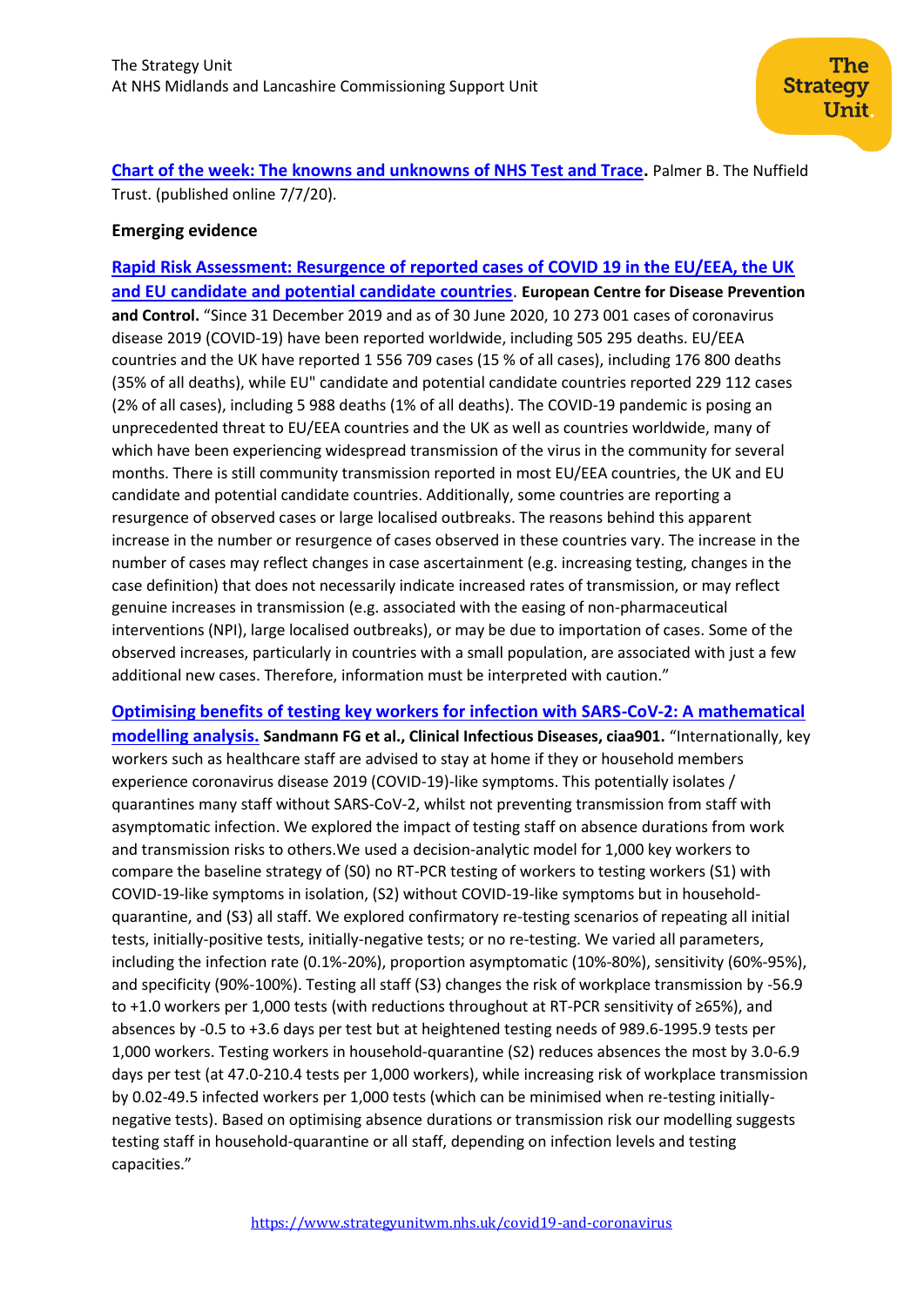## **COVID-[19 antibody testing and 'immunity certification': a discussion paper.](https://www.nuffieldbioethics.org/assets/pdfs/Discussion-paper-COVID-19-antibody-testing-and-immunity-certification.pdf) Mills P. Nuffield**

**Council on Bioethics.** "In the absence of an effective treatment or vaccine, the response to the current COVID-19 pandemic has focussed on non-pharmaceutical interventions (NPIs) to minimise transmission of the SARS-CoV-2 virus among the general population. In many countries, including those of the UK, this has included general restrictions on movement and association ('lockdown').[1] Alongside the direct impact of COVID-19, these restrictions are having a substantial impact on people's physical and mental health, social wellbeing, and economic activity.[2] Many advanced economies are expected to enter recession in 2020.3 Governments are therefore exploring options for controlled relaxation of emergency restrictions to enable businesses and services to resume some activities while continuing to protect public health. An effective approach will involve a combination of adjusted measures that responds to the changing situation rather than a single solution. This background paper describes the legal, social, and biomedical context of measures that would selectively modify restrictions on individuals who have a low risk of infection and transmission of SARS-CoV-2 ('immunity certification'). This briefing draws on discussion of testing, immunity, and solidarity at an online meeting of experts, hosted by the Nuffield Council on Bioethics on 24 April 2020. It also draws on earlier in-depth inquiries conducted by the Council, and reports published by the Council."

**[Social Distancing 2.0 with Privacy-Preserving Contact Tracing to Avoid a Second Wave of](https://arxiv.org/pdf/2006.16611.pdf)  [COVID-19.](https://arxiv.org/pdf/2006.16611.pdf) Ho YC et al., ArXiv. (preprint).** "How to avoid a second wave of COVID-19 after reopening the economy is a pressing question. The extremely high basic reproductive number R 0 (5.7 to 6.4, shown in new studies) of SARS-CoV-2 further complicates the challenge. Here we assess effects of Social distancing 2.0, i.e. proximity alert (to maintain inter-personal distance) plus privacypreserving contact tracing. To solve the dual task, we develop an open source mobile app. The app uses a Bluetooth-based, decentralized contact tracing platform over which the anonymous user ID cannot be linked by the government or a third party. Modelling results show that a 50% adoption rate of Social distancing 2.0, with privacy-preserving contact tracing, would suffice to decrease the R 0 to less than 1 and prevent the resurgence of COVID-19 epidemic."

#### **[COVID-19, digital privacy, and the social limits on data-focused public health responses.](https://www.ncbi.nlm.nih.gov/pmc/articles/PMC7328565/)**

**Fahey RA & Hino A. Int J inf Manage, 1, 102181. Doi: 10.1016/j.ijinfomgt.2020.102181.** "The implementation of digital contact tracing applications around the world to help reduce the spread of the COVID-19 pandemic represents one of the most ambitious uses of massive-scale citizen data ever attempted. There is major divergence among nations, however, between a "privacy-first" approach which protects citizens' data at the cost of extremely limited access for public health authorities and researchers, and a "data-first" approach which stores large amounts of data which, while of immeasurable value to epidemiologists and other researchers, may significantly intrude upon citizens' privacy. The lack of a consensus on privacy protection in the contact tracing process creates risks of non-compliance or deliberate obfuscation from citizens who fear revealing private aspects of their lives – a factor greatly exacerbated by recent major scandals over online privacy and the illicit use of citizens' digital information, which have heightened public consciousness of these issues and created significant new challenges for any collection of large-scale public data. While digital contact tracing for COVID-19 remains in its infancy, the lack of consensus around best practices for its implementation and for reassuring citizens of the protection of their privacy may already have impeded its capacity to contribute to the pandemic response."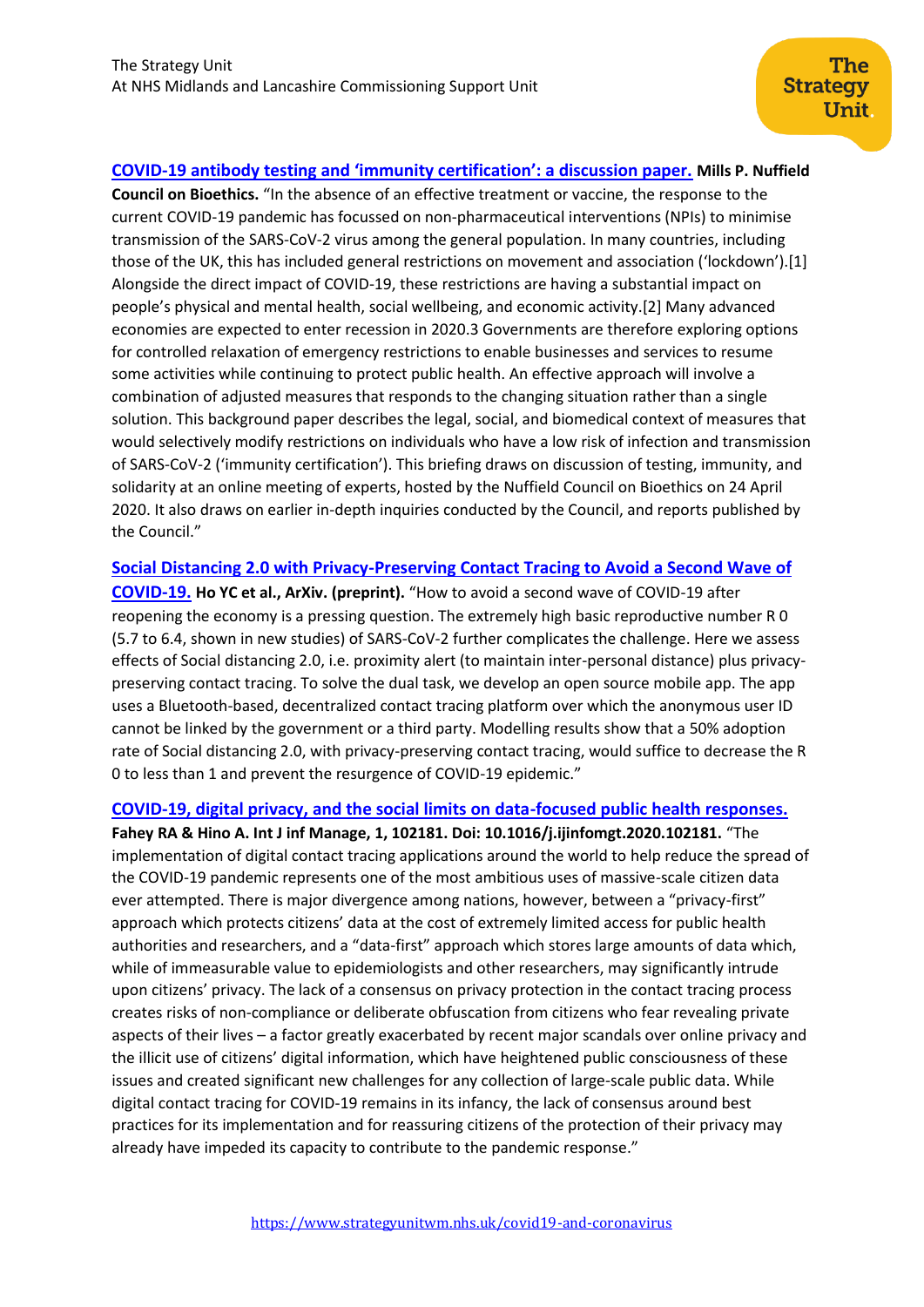## **[Efficacy of contact tracing for the containment of the 2019 novel coronavirus \(COVID-19\).](https://jech.bmj.com/content/jech/early/2020/06/16/jech-2020-214051.full.pdf)**

**Keeling MJ et al., J Epidemiol Community Health. "**Objective: Contact tracing is a central public health response to infectious disease outbreaks, especially in the early stages of an outbreak when specific treatments are limited. Importation of novel coronavirus (COVID-19) from China and elsewhere into the UK highlights the need to understand the impact of contact tracing as a control measure. Design: Detailed survey information on social encounters from over 5800 respondents is coupled to predictive models of contact tracing and control. This is used to investigate the likely efficacy of contact tracing and the distribution of secondary cases that may go untraced. Results: Taking recent estimates for COVID-19 transmission we predict that under effective contact tracing less than 1 in 6 cases will generate any subsequent untraced infections, although this comes at a high logistical burden with an average of 36 individuals traced per case. Changes to the definition of a close contact can reduce this burden, but with increased risk of untraced cases; we find that tracing using a contact definition requiring more than 4 hours of contact is unlikely to control spread. Conclusions: The current contact tracing strategy within the UK is likely to identify a sufficient proportion of infected individuals such that subsequent spread could be prevented, although the ultimate success will depend on the rapid detection of cases and isolation of contacts. Given the burden of tracing a large number of contacts to find new cases, there is the potential the system could be overwhelmed if imports of infection occur at a rapid rate."

## **[Stemming the Flow: How Much Can the Australian Smartphone App Help to Control](https://pubmed.ncbi.nlm.nih.gov/32601652/)**

**[COVID-19?](https://pubmed.ncbi.nlm.nih.gov/32601652/) Currie DJ et al., Public Health Res Pract, 30(2), 3022009.** "Methods: To define the pandemic context and specify model-building parameters, we searched for literature on COVID-19, its epidemiology in Australia, case finding processes, and factors that might affect community acceptance of the COVIDSafe smartphone app for contact tracing. We then developed a system dynamics model of COVID-19 based on a modified susceptible-exposed-infected-recovered compartmental model structure, using initial pandemic data and published information on virus behaviour to determine parameter values. We applied the model to examine factors influencing the projected trends: the extent of viral testing, community participation in social distancing, and the level of uptake of the COVIDSafe app. Results: Modelling suggests that a second COVID-19 wave will occur if social distancing declines (i.e. if the average number of contacts made by each individual each day increases) and the rate of testing declines. The timing and size of the second wave will depend on the rate of decrease in social distancing and the decline in testing rates. At the app uptake level of approximately 27% (current at 20 May 2020), with a monthly 50% reduction in social distancing (i.e. the average number of contacts per day doubling every 30 days until they reach presocial distancing rates) and a 5% decline in testing, the app would reduce the projected total number of new cases during April-December 2020 by one-quarter. If uptake reaches the possible maximum of 61%, the reduction could be more than half. Conclusions: Maintenance of a large-scale testing regimen for COVID-19 and widespread community practice of social distancing are vital. The COVIDSafe smartphone app has the potential to be an important adjunct to testing and social distancing. Depending on the level of community uptake of the app, it could have a significant mitigating effect on a second wave of COVID-19 in Australia.

#### **Commentaries**

**Lessons from Leicester: a covid-[19 testing system that's not fit for purpose](https://www.bmj.com/content/370/bmj.m2690)**. Gill M et al, BMJ, 370, m2690. (published online 7/7/20)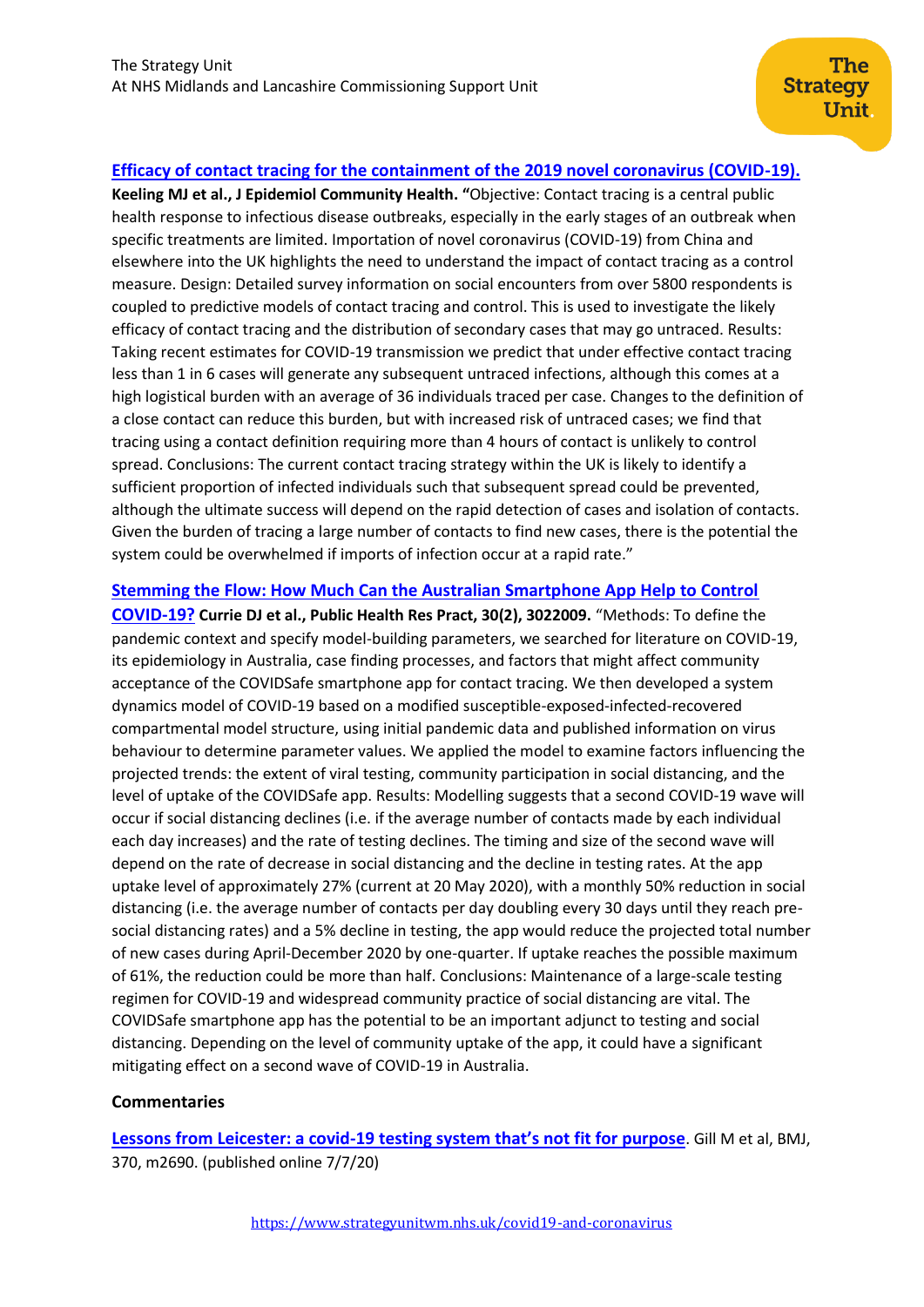**[Antibody testing for coronavirus disease 2019: not ready for prime time](https://www.bmj.com/content/370/bmj.m2655)**. Duong YT et al, BMJ, 370, m2655. (published online 3/7/20).

**[Getting back on track: control of covid-19 outbreaks in the community.](https://www.bmj.com/content/369/bmj.m2484?utm_source=etoc&utm_medium=email&utm_campaign=tbmj&utm_content=weekly&utm_term=20200703)** Roderick et al. BMJ, 369:m2484. (published online 25/6/20).

**[Has Sweden's controversial covid](https://www.bmj.com/content/369/bmj.m2376?utm_source=etoc&utm_medium=email&utm_campaign=tbmj&utm_content=weekly&utm_term=20200703)-19 strategy been successful?** Habib H. BMJ, 369:m2376. (published online 12/6/20).

**[Getting it right in the pandemic](https://www.bmj.com/content/370/bmj.m2637.full)**. Loder E. BMJ, 370:m2637. (published online 2/7/20)

<span id="page-10-0"></span>**[Point-of-Care Diagnostic Services as an Integral Part of Health Services during the Novel](https://www.mdpi.com/2075-4418/10/7/449/htm)  [Coronavirus 2019 Era](https://www.mdpi.com/2075-4418/10/7/449/htm)**. Mashamba-Thompson TP & Drain PK. MDPI. (published online 3/7/20).

**Broader impacts on health outcomes**

**Commentary from the collaboration**

**[Mental health care in the time of Covid-19](https://www.kingsfund.org.uk/blog/2020/07/mental-health-care-time-covid-19?utm_source=The%20King%27s%20Fund%20newsletters%20%28main%20account%29&utm_medium=email&utm_campaign=11653409_NEWSL_The%20Weekly%20Update%202020-07-02&utm_content=mental_health_blog_picture&dm_i=21A8,6XRTT,FLX5Q6,RWHXB,1).** Gilburt H. The King's Fund. (published online 3/7/20).

**[Addressing race inequalities in the NHS needs engagement, commitment and a plan.](https://www.kingsfund.org.uk/blog/2020/07/addressing-race-inequalities-nhs?utm_source=The%20King%27s%20Fund%20newsletters%20%28main%20account%29&utm_medium=email&utm_campaign=11653409_NEWSL_The%20Weekly%20Update%202020-07-02&utm_content=racism_nhs_blog_button&dm_i=21A8,6XRTT,FLX5Q6,RWHXB,1)** Murray R. The King's Fund. (published online 1/7/20).

**[Emerging evidence on health inequalities and COVID-19: June 2020.](https://www.health.org.uk/news-and-comment/blogs/emerging-evidence-on-health-inequalities-and-covid-19-june-2020)** Marshall L & Abbs I. The Health Foundation. (published online 3/7/20).

## **Rapid reviews**

## *Public health*

**[Beyond COVID-19: A Whole of Health Look at Impacts During the Pandemic Response](https://www.cgdev.org/sites/default/files/PP177-Beyond-COVID-scoping-paper.pdf). Chi YL et al., Center for Global Development.** "Substantial evidence has emerged relating to the potential magnitude of the indirect health effects of the coronavirus pandemic. We know, from previous crises and outbreaks (e.g., the Ebola outbreak), that indirect health effects are significant and could outweigh the direct toll from the disease itself. This paper provides an overview of the lessons learned from previous outbreaks and economic crises in relation to indirect health effects as well as a framework for adopting a whole of health approach to the COVID response. This framework articulates indirect health impacts around four distinct but interrelated sets of impacts: economic, environmental, health systems, and social/behavioural. We apply this framework to discuss what is known already on the indirect health impacts of COVID-19. Given the rapidly changing nature of the outbreak and the constant publication of new evidence, this paper summarizes our current best knowledge and understanding, adopting a horizontal view to contextualise COVID-19 within the health system, and the whole economy."

## *Mental health- Healthcare workers*

**[What psychological supports are required to assist health workers during the COVID-19](https://hselibrary.ie/what-psychological-supports-are-required-to-assist-health-workers-during-the-covid-19-pandemic/)  [pandemic?](https://hselibrary.ie/what-psychological-supports-are-required-to-assist-health-workers-during-the-covid-19-pandemic/) Clark H, Ryan P & Leen B. HSE Library.** "The psychological needs of health workers may be very different to those of the general public: through their work roles, HCWs are exposed to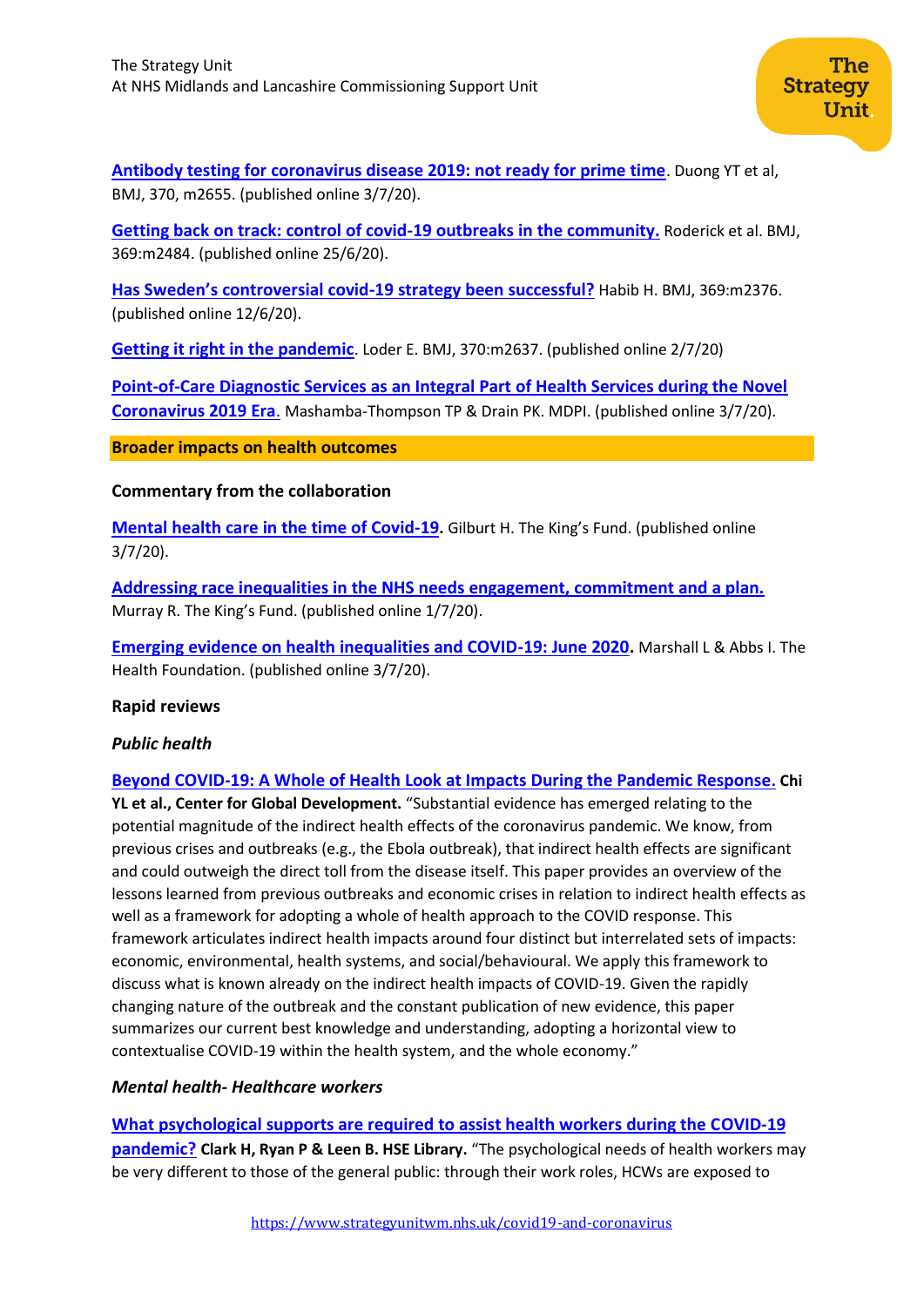specific risks and stress-generating scenarios not experienced by other sectors or the general public. The risk to the mental health of health workers in the current pandemic has been clearly identified in the literature<sup>[13,](https://hselibrary.ie/what-psychological-supports-are-required-to-assist-health-workers-during-the-covid-19-pandemic/#Cao) [17](https://hselibrary.ie/what-psychological-supports-are-required-to-assist-health-workers-during-the-covid-19-pandemic/#Choudhury)</sup>; several studies have identified those groups that might be at particular risk such as female<sup>[29,](https://hselibrary.ie/what-psychological-supports-are-required-to-assist-health-workers-during-the-covid-19-pandemic/#Huang) [34](https://hselibrary.ie/what-psychological-supports-are-required-to-assist-health-workers-during-the-covid-19-pandemic/#Lai)</sup>, younger staff members<sup>[32](https://hselibrary.ie/what-psychological-supports-are-required-to-assist-health-workers-during-the-covid-19-pandemic/#Kisely)</sup> and those working directly with suspected or confirmed COVID-19 patients $34.35$  $34.35$ . Some studies have also suggested that HCWs with less clinical experience, including final year students fast-tracked into service during the pandemic, may also be at greater risk of developing mental health problems $\frac{36}{6}$ , while another study suggests the contrary % that greater experience brings with it a greater acknowledgement of the severity of the disease and, therefore, an increased risk of anxiety and stress $36$ . While most of the literature concurs that those on the frontline in direct contact with COVID-19 patients experience the greatest levels of stress and anxiety, several studies have demonstrated that non-frontline HCWs including non-clinical staff are also in need of psychological support<sup>[20,](https://hselibrary.ie/what-psychological-supports-are-required-to-assist-health-workers-during-the-covid-19-pandemic/#DE) [37,](https://hselibrary.ie/what-psychological-supports-are-required-to-assist-health-workers-during-the-covid-19-pandemic/#LIZ) [54,](https://hselibrary.ie/what-psychological-supports-are-required-to-assist-health-workers-during-the-covid-19-pandemic/#TAN) [61](https://hselibrary.ie/what-psychological-supports-are-required-to-assist-health-workers-during-the-covid-19-pandemic/#WUY)</sup>. Among the main risk factors for stress and anxiety are shortage of PPE and other vital equipment<sup>[12,](https://hselibrary.ie/what-psychological-supports-are-required-to-assist-health-workers-during-the-covid-19-pandemic/#CAL) [21,](https://hselibrary.ie/what-psychological-supports-are-required-to-assist-health-workers-during-the-covid-19-pandemic/#DU) [22,](https://hselibrary.ie/what-psychological-supports-are-required-to-assist-health-workers-during-the-covid-19-pandemic/#EL) [39](https://hselibrary.ie/what-psychological-supports-are-required-to-assist-health-workers-during-the-covid-19-pandemic/#MARBEN)</sup>; concerns about family members<sup>12, 22, [32](https://hselibrary.ie/what-psychological-supports-are-required-to-assist-health-workers-during-the-covid-19-pandemic/#Kisely)</sup>; physical depriva[t](https://hselibrary.ie/what-psychological-supports-are-required-to-assist-health-workers-during-the-covid-19-pandemic/#ALIKHANI)ion such as lack of food and rest<sup>9</sup>; poor sleep quality<sup>[57,](https://hselibrary.ie/what-psychological-supports-are-required-to-assist-health-workers-during-the-covid-19-pandemic/#WANGS) [59,](https://hselibrary.ie/what-psychological-supports-are-required-to-assist-health-workers-during-the-covid-19-pandemic/#wu) [60,](https://hselibrary.ie/what-psychological-supports-are-required-to-assist-health-workers-during-the-covid-19-pandemic/#XIAO) [65](https://hselibrary.ie/what-psychological-supports-are-required-to-assist-health-workers-during-the-covid-19-pandemic/#ZHANGC)</sup>; too much or too little information<sup>[22](https://hselibrary.ie/what-psychological-supports-are-required-to-assist-health-workers-during-the-covid-19-pandemic/#EL)</sup>; bereavement<sup>[12](https://hselibrary.ie/what-psychological-supports-are-required-to-assist-health-workers-during-the-covid-19-pandemic/#CAIH)</sup>; stigma<sup>[25](https://hselibrary.ie/what-psychological-supports-are-required-to-assist-health-workers-during-the-covid-19-pandemic/#GHEBREYESUS)</sup>; and moral or psychological injury<sup>[20,](https://hselibrary.ie/what-psychological-supports-are-required-to-assist-health-workers-during-the-covid-19-pandemic/#DEPIERRO) [58](https://hselibrary.ie/what-psychological-supports-are-required-to-assist-health-workers-during-the-covid-19-pandemic/#WILLIAMS)</sup>. Although there is a paucity of evidence concerning psychological interventions in the current crisis $62$ , more studies are beginning to emerge which identify possible strategies for alleviating the psychological distress in the short and longer term. Many harness technology<sup>[10,](https://hselibrary.ie/what-psychological-supports-are-required-to-assist-health-workers-during-the-covid-19-pandemic/#BADAHDAH) [15,](https://hselibrary.ie/what-psychological-supports-are-required-to-assist-health-workers-during-the-covid-19-pandemic/#CHENGP) [27,](https://hselibrary.ie/what-psychological-supports-are-required-to-assist-health-workers-during-the-covid-19-pandemic/#HUX) [28,](https://hselibrary.ie/what-psychological-supports-are-required-to-assist-health-workers-during-the-covid-19-pandemic/#HUANGJ) [45,](https://hselibrary.ie/what-psychological-supports-are-required-to-assist-health-workers-during-the-covid-19-pandemic/#ROMERO) [56](https://hselibrary.ie/what-psychological-supports-are-required-to-assist-health-workers-during-the-covid-19-pandemic/#WALTON)</sup>, [66](https://hselibrary.ie/what-psychological-supports-are-required-to-assist-health-workers-during-the-covid-19-pandemic/#ZHANGJ); others emphasise the need to encourage self-care<sup>[9,](https://hselibrary.ie/what-psychological-supports-are-required-to-assist-health-workers-during-the-covid-19-pandemic/#ALIKHANI) [32,](https://hselibrary.ie/what-psychological-supports-are-required-to-assist-health-workers-during-the-covid-19-pandemic/#Kisely) [62](https://hselibrary.ie/what-psychological-supports-are-required-to-assist-health-workers-during-the-covid-19-pandemic/#YANGL)</sup>. Mindfulness and resilience training feature in some studies  $\frac{30}{20}$ ,  $\frac{40}{2}$ , and the provision of emotional support, $19$  brief interventions  $43$  and Psychological First Aid  $24$  are other strategies discussed. A note of caution is sounded by some authors who argue that resilience is not the responsibility of the individual but of the organisation<sup>[39,](https://hselibrary.ie/what-psychological-supports-are-required-to-assist-health-workers-during-the-covid-19-pandemic/#MABEN) [48](https://hselibrary.ie/what-psychological-supports-are-required-to-assist-health-workers-during-the-covid-19-pandemic/#SELMAN)</sup>. The importance of social support from the rest of the team  $\frac{39}{2}$  $\frac{39}{2}$  $\frac{39}{2}$  and support from management<sup>[26](https://hselibrary.ie/what-psychological-supports-are-required-to-assist-health-workers-during-the-covid-19-pandemic/#GREENBERG)</sup> is also emphasised, as well as the need for preventive measures such as regular screening  $42,51$  $42,51$  and the development of an organisational strategy<sup>[56,](https://hselibrary.ie/what-psychological-supports-are-required-to-assist-health-workers-during-the-covid-19-pandemic/#WALTON) [64](https://hselibrary.ie/what-psychological-supports-are-required-to-assist-health-workers-during-the-covid-19-pandemic/#ZAKA)</sup>. It is also noted by some authors that the issue of stigma surrounding mental health is an issue that may prevent HCWs from seeking help $^{18, 23, 30}$  $^{18, 23, 30}$  $^{18, 23, 30}$  $^{18, 23, 30}$  $^{18, 23, 30}$  $^{18, 23, 30}$  $^{18, 23, 30}$ . Perhaps the current crisis and its impact on the mental health of HCWs can be most succinctly summarised in the words of Shanafelt et al<sup>[49](https://hselibrary.ie/what-psychological-supports-are-required-to-assist-health-workers-during-the-covid-19-pandemic/#shanafelt)</sup> who state that the concerns of HCWs "can be organized into 5 requests to their organization: hear me, protect me, prepare me, support me, and care for me."

**[Psychological interventions to foster resilience in healthcare professionals](https://www.cochranelibrary.com/cdsr/doi/10.1002/14651858.CD012527.pub2/full). Kunzler AM et** 

**al., Cochrane Systematic Review. Doi: 10.1002/14651858.CD012527.pub2.** "We included 44 RCTs (high‐income countries: 36). Thirty‐nine studies solely focused on healthcare professionals (6892 participants), including both healthcare staff delivering direct medical care and allied healthcare staff. Four studies investigated mixed samples (1000 participants) with healthcare professionals and participants working outside of the healthcare sector, and one study evaluated training for emergency personnel in general population volunteers (82 participants). The included studies were mainly conducted in a hospital setting and included physicians, nurses and different hospital personnel (37/44 studies). For healthcare professionals, there is very-low certainty evidence that, compared to control, resilience training may result in higher levels of resilience, lower levels of depression, stress or stress perception, and higher levels of certain resilience factors at post‐ intervention. The paucity of medium‐ or long‐term data, heterogeneous interventions and restricted geographical distribution limit the generalisability of our results. Conclusions should therefore be drawn cautiously. The findings suggest positive effects of resilience training for healthcare professionals, but the evidence is very uncertain. There is a clear need for high‐quality replications and improved study designs."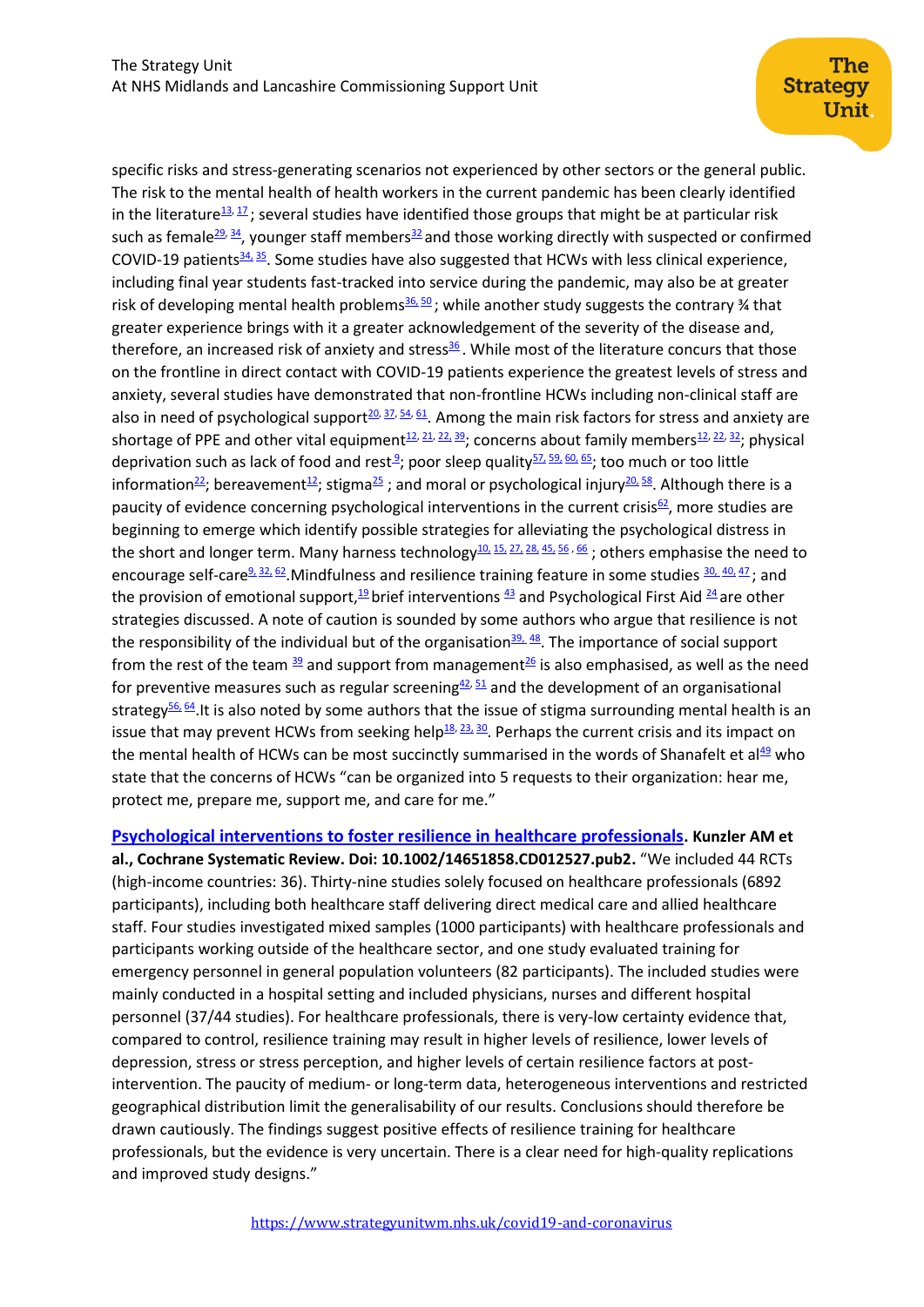**[What is effective to support the mental wellbeing of healthcare staff during times of](http://www2.nphs.wales.nhs.uk:8080/PubHObservatoryProjDocs.nsf/85c50756737f79ac80256f2700534ea3/a2e2ebe4d87fd47c8025855f003a454c/$FILE/Mental%20wellbeing%20in%20older%20people%20rapid%20response%20FINAL.pdf) [extreme pressure / crisis? \(such as that expected to be experienced during the current](http://www2.nphs.wales.nhs.uk:8080/PubHObservatoryProjDocs.nsf/85c50756737f79ac80256f2700534ea3/a2e2ebe4d87fd47c8025855f003a454c/$FILE/Mental%20wellbeing%20in%20older%20people%20rapid%20response%20FINAL.pdf)  [COVID-19 pandemic\).](http://www2.nphs.wales.nhs.uk:8080/PubHObservatoryProjDocs.nsf/85c50756737f79ac80256f2700534ea3/a2e2ebe4d87fd47c8025855f003a454c/$FILE/Mental%20wellbeing%20in%20older%20people%20rapid%20response%20FINAL.pdf) Public Health Wales Observatory.** "One systematic review and six guidelines were identified from a search of the literature. Recommendations from these sources included: 1. Regular communication and accurate updates to staff; 2. Encourage supportive peer and team relationships; 3. Normalise psychological responses; 4. Psychological first aid and other education or training; 5. Ensure staff are aware of psychological and wellbeing services available and how to access them."

## **Emerging Evidence**

## *Public health*

**[Worldwide Effect of COVID-19 on Physical Activity: A Descriptive Study.](https://www.acpjournals.org/doi/full/10.7326/M20-2665) Tison GH et al., Annals of Internal Medicine.** "A total of 19 144 639 daily step count measurements were provided by 455 404 unique users from 187 unique countries during the study period; 92% of smartphones were Apple, and 8% were Android. Worldwide, within 10 days of the pandemic declaration, there was a 5.5% decrease in mean steps (287 steps), and within 30 days, there was a 27.3% decrease in mean steps (1432 steps). There was wide regional variation in average step count change and in the timing and rate of that change (Figures 1 and 2). For example, Italy declared a nationwide lockdown on 9 March 2020 and exhibited a 48.7% maximal decrease, whereas Sweden, to date, has primarily advocated for social distancing and limitations on gatherings and showed a 6.9% maximal decrease. Samples from countries such as Italy and Iran, which had earlier regional COVID-19 outbreaks, exhibited earlier step count decreases from their relative baselines. Samples from different countries varied widely in the number of days after pandemic declaration that a 15% step count decrease was seen: Italy (5 days), Spain (9 days), France (12 days), India (14 days), the United States (15 days), the United Kingdom (17 days), Australia (19 days), and Japan (24 days). Step count trends in samples from U.S. cities exhibited similarities, although there was wide international variability".

## *Mental health - General public*

**[Prevalence and predictors of general psychiatric disorders and loneliness during COVID-19](https://www.sciencedirect.com/science/article/pii/S0165178120317479?via%3Dihub)  [in the United Kingdom](https://www.sciencedirect.com/science/article/pii/S0165178120317479?via%3Dihub). Li LZ & Wang S, Psychiatry Research, 291.** "Despite ample research on the prevalence of specific psychiatric disorders during COVID-19, we know little about the broader psychological impact of the pandemic on a wider population. The study investigates the prevalence and predictors of general psychiatric disorders measured by the 12-item General Health Questionnaire (GHQ-12) and frequency of loneliness during COVID-19 in the United Kingdom, a country heavily hit by the pandemic. We analyzed 15,530 respondents of the first large-scale, nationally representative survey of COVID-19 in a developed country, the first wave of Understanding Society COVID-19 Study. Results show that 29.2% of the respondents score 4 or more, the caseness threshold, on the general psychiatric disorder measure, and 35.86% of the respondents sometimes or often feel lonely. Regression analyses show that those who have or had COVID-19-related symptoms are more likely to develop general psychiatric disorders and are lonelier. Women and young people have higher risks of general psychiatric disorders and loneliness, while having a job and living with a partner are protective factors. This study showcases the psychological impact, including general psychiatric disorders and loneliness, of broader members of the society during COVID-19 and the underlying social inequalities."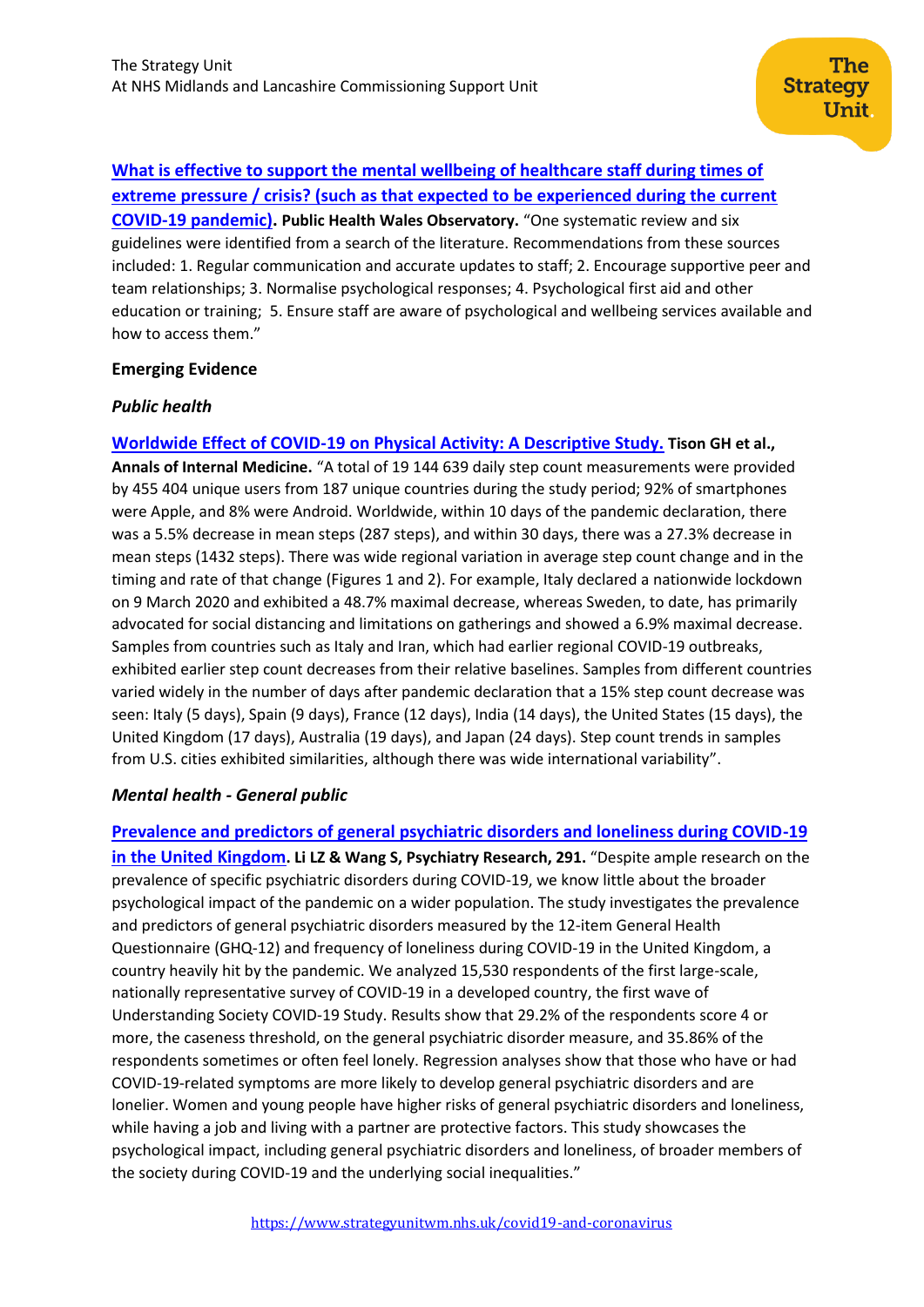## **[The mental health emergency. How has the coronavirus pandemic impacted our mental](https://www.mind.org.uk/media-a/5929/the-mental-health-emergency_a4_final.pdf?utm_source=The%20King%27s%20Fund%20newsletters%20%28main%20account%29&utm_medium=email&utm_campaign=11652797_NEWSL_HMP%202020-07-07&dm_i=21A8,6XRCT,FLX5Q6,RWPTA,1)**

**[health?](https://www.mind.org.uk/media-a/5929/the-mental-health-emergency_a4_final.pdf?utm_source=The%20King%27s%20Fund%20newsletters%20%28main%20account%29&utm_medium=email&utm_campaign=11652797_NEWSL_HMP%202020-07-07&dm_i=21A8,6XRCT,FLX5Q6,RWPTA,1) Mind, London.** More than half of adults and over two thirds of young people said that their mental health has gotten worse during the period of lockdown restrictions, from early April to mid-May. Restrictions on seeing people, being able to go outside and worries about the health of family and friends are the key factors driving poor mental health. Boredom is also a major problem for young people. Loneliness has been a key contributor to poor mental health. Feelings of loneliness have made nearly two thirds of people's mental health worse during the past month, with 18–24 year olds the most likely to see loneliness affect their mental health. Many people do not feel entitled to seek help, and have difficulty accessing it when they do. 1 in 3 adults and more than 1 in 4 young people did not access support during lockdown because they did not think that they deserved support. A quarter of adults and young people who tried to access support were unable to do so. Not feeling comfortable using phone/video call technology has been one of the main barriers to accessing support.

# **[Media Consumption and Mental Health during COVID-19 lockdown: A UK Cross-sectional](https://psyarxiv.com/5d9fc/)  [study across England, Wales, Scotland and Northern Ireland](https://psyarxiv.com/5d9fc/). Neill R et al., PsyArXiv (pre-**

**print). "**As individuals adjust to new 'norms' and ways of living during the COVID-19 lockdown, there is a continuing need for up-to-date information and guidance. This has elevated the importance of media channels, such as social media and traditional media. Evidence suggests that frequent media exposure is related to a higher prevalence of mental health problems, especially anxiety and depression. The aim of this study is to determine whether COVID-19 related media consumption is associated with changes in mental health outcomes. This paper presents baseline data from the COVID-19 Psychological Wellbeing Study. The results showed a statistically significant correlation between COVID-19 media exposure and increases in anxiety (GAD-7) and depression (PHQ-9). The study suggested that media usage is statistically significantly associated with anxiety and depression on the GAD-7 and PHQ-9 scales with excessive media exposure related to higher anxiety and depression scores."

## **[The effect of age, gender, income, work, and physical activity on mental health during](https://www.sciencedirect.com/science/article/pii/S0022399920307480)  [coronavirus disease \(COVID-19\) lockdown in Austria.](https://www.sciencedirect.com/science/article/pii/S0022399920307480) Pieh C et al., Journal of Psychosomatic Research, (in press), 110186.** "Methods: An online survey was performed through Qualtrics® after four weeks of lockdown in Austria to recruit a representative sample regarding gender, age, education, and region. Indicators of mental health were quality of life (WHO-QOL BREF), well-being (WHO-5), depression (PHQ-9), anxiety (GAD-7), stress (PSS-10), and sleep quality (ISI). Results: In total, N = 1009 individuals were included (52.2% women). 21.1% scored above the cut off ≥10 points (PHQ-9) for moderate depressive symptoms, 18.7% scored above the cut-off ≥10 points (GAD-7) for moderate anxiety symptoms, and 15.8% above the cut-off ≥15 points (ISI) for clinical insomnia. ANOVAs, Bonferroni-corrected post-hoc tests, and t-tests showed highest mental health problems in adults under 35 years, women, people with no work, and low income (all p-values <.05).Conclusions: Depressive symptoms (21%) and anxiety symptoms (19%) are higher during COVID-19 compared to previous epidemiological data. 16% rated over the cut-off for moderate or severe clinical insomnia. The COVID-19 pandemic and lockdown seems particularly stressful for younger adults (<35 years), women, singles, people without work, and low income"

**[Social isolation, mental health and use of digital interventions in youth during the COVID-](https://psyarxiv.com/v64hf/)[19 pandemic: a nationally representative survey.](https://psyarxiv.com/v64hf/) Rauschenberg C et al., PsyArXiv (pre-print).**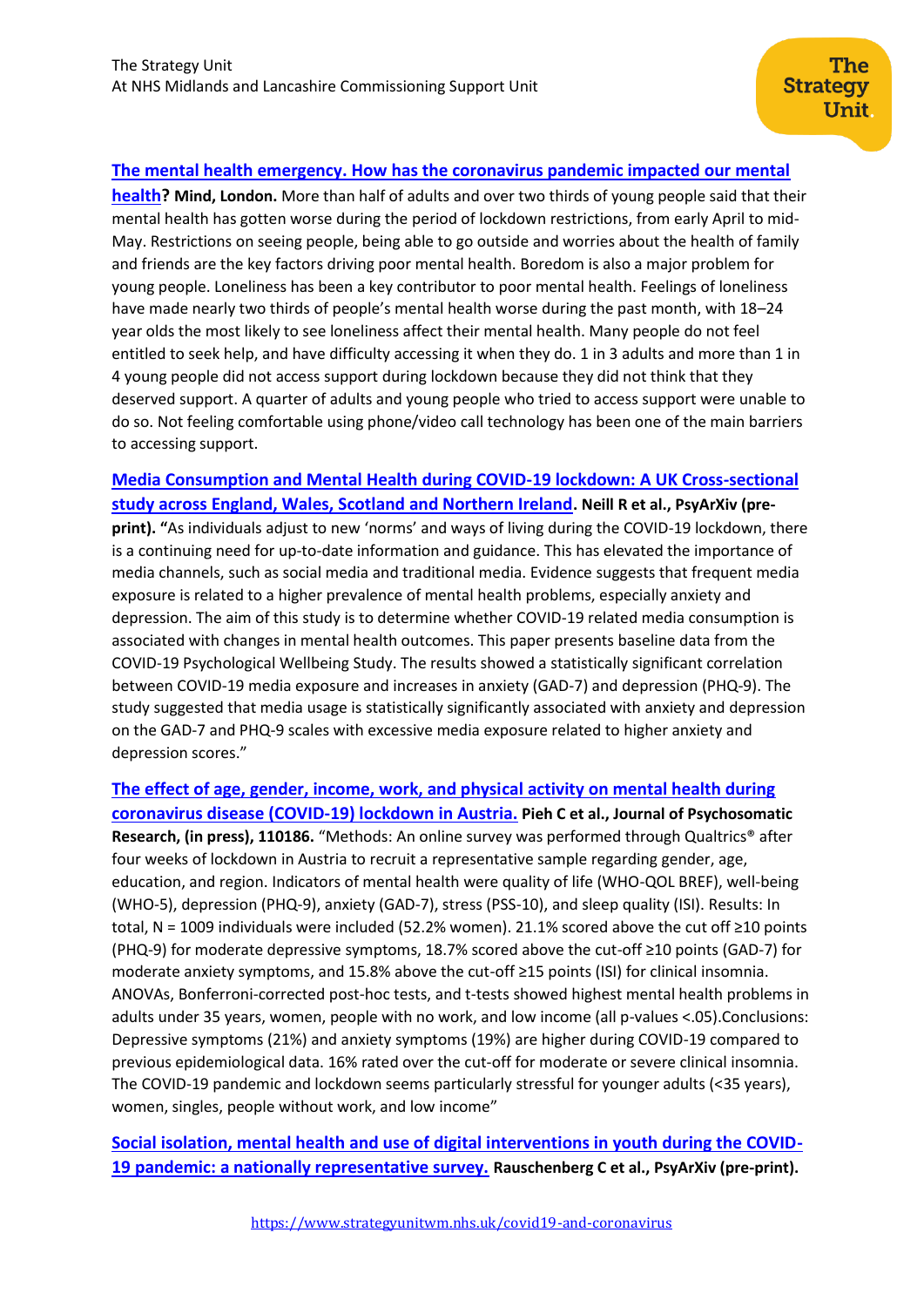"Methods: Data were collected as part of the 'Health And Innovation During COVID-19 Survey' —a cross-sectional panel study including a representative sample of individuals aged 16 to 25 years (N=666; Mage 21·3) (assessment period: 07.05.-16.05.2020). Data were collected on social isolation, COVID-19-related worries/anxieties, objective social risk indicators, psychological distress as well as the current use of and attitude towards digital interventions. Results: Social isolation, lack of company, worrying, and objective social risk indicators were associated with psychological distress during the COVID-19 pandemic. Dose-response relationships were found. For instance, psychological distress was progressively more likely to occur as levels of reported social isolation increased (with reporting 'never' as reference group: 'very rarely': adjusted odds ratio [aOR] 2·4,CI 1·0 – 5·7, p=0·041; 'rarely': aOR 3·6, CI 1·7 – 7·7, p=0·001; 'occasionally': aOR 8·4, CI 4·0 – 17·5, p<0·001; 'often': aOR 20·6, CI 9·3 – 45·7, p<0·001;'very often': aOR 43·4, CI 14·7 – 128·2, p<0·001). There was evidence that psychological distress, and high levels of social isolation, lack of company, and worrying were associated with a positive attitude towards using digital interventions, whereas only severe levels of psychological distress and worries were associated with actual use (aOR 2·0, CI 1·3 - 3 $\cdot$ 0, p=0 $\cdot$ 001; aOR 1 $\cdot$ 6, CI 1 $\cdot$ 1 – 2 $\cdot$ 2, p=0 $\cdot$ 005, respectively)."

## *Healthcare workers*

## **[Impact of coronavirus 2019 \(COVID-19\) on training and well-being in subspecialty surgery:](https://www.jtcvs.org/article/S0022-5223(20)31275-7/pdf)  [A national survey of cardiothoracic trainees in the United Kingdom.](https://www.jtcvs.org/article/S0022-5223(20)31275-7/pdf) Caruana EJ et al., J**

**Thorac Cardiovasc Surg. "**OBJECTIVES: The coronavirus 2019 (COVID-19) pandemic has overwhelmed health care systems and disrupted routine care internationally. Health care workers face disruption to their work routines and professional development, as well as an elevated risk of infection and morbidity. We sought to establish the impact of the COVID-19 pandemic on the wellbeing, practice, and progression of all trainees in cardiothoracic surgery in the United Kingdom. METHODS: A 31-item questionnaire was designed, validated, and disseminated via e-mail and an instant-messaging platform. RESULTS: In total, 76 (of 118, 64%) cardiothoracic surgical trainees responded, representing all training grades and programs nationally; 48 (63%) and 24 (32%) were concerned about their physical and mental health, respectively, 25 (33%) had taken time off work due to COVID-19, 65 (86%) had treated patients with COVID-19, 36 of whom (55%) were wearing satisfactory personal protective equipment at the time, 41 (54%) remain concerned about personal protective equipment provision at their institution, 42 (55%) had been redeployed to cover other specialties, and 23 (30%) had encountered ethical dilemmas related to care of patients. There was a significant impact on time spent in outpatient clinics (44% reduction), multidisciplinary team meetings (79% reduction), and operating theaters (78% reduction). In total, 67 (88%) of respondents were concerned about the impact on their training, and 54 (71%) felt that the deviation may require an extension in their planned training time. CONCLUSIONS: The duration and impact of the current pandemic is, as yet, uncertain. Timely sharing of experiences, concerns, and expectations will inform health care and education policy and influence practice in the pandemic era and beyond."

#### *Pre-existing conditions*

**[Adolescent psychiatric disorders during the COVID-19 pandemic and lockdown.](https://www.ncbi.nlm.nih.gov/pmc/articles/PMC7323662/) Guessoum SB et al., Psychiatry Research**. "The aim of this paper was to review the literature on adolescent psychiatric disorders related to the COVID-19 pandemic and lockdown. Stressful life events, extended home confinement, brutal grief, intrafamilial violence, overuse of the Internet and social media are factors that could influence the mental health of adolescents during this period. The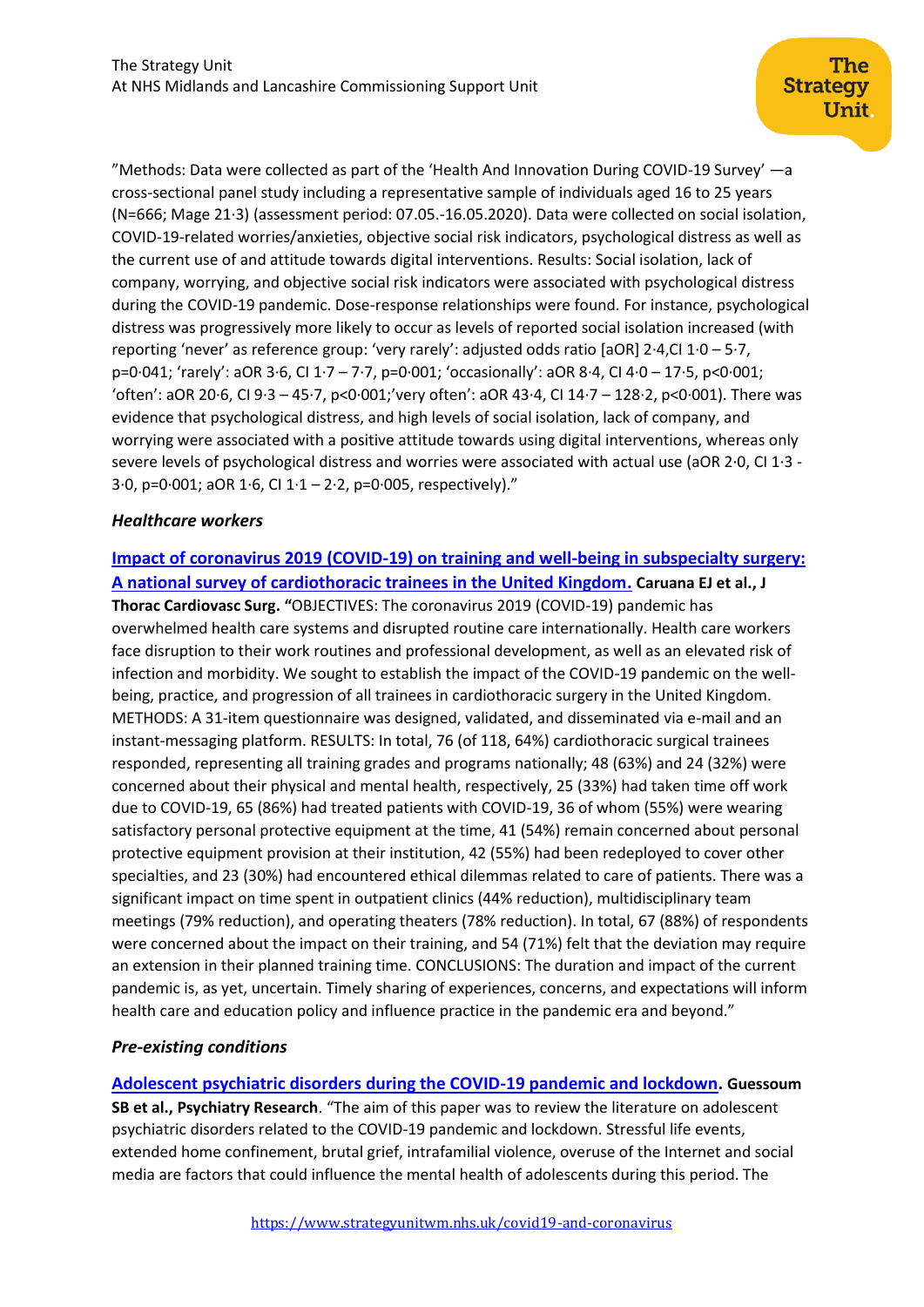COVID-19 pandemic could result in increased psychiatric disorders such as Post-Traumatic Stress, Depressive, and Anxiety Disorders, as well as grief-related symptoms. Adolescents with psychiatric disorders are at risk of a break or change in their care and management; they may experience increased symptoms. The COVID-19 pandemic and lockdown may have a negative impact on the mental health of adolescents, although there is still no data on the long term impact of this crisis. Adolescents' individual, familial, and social vulnerability, as well as individual and familial coping abilities, are factors related to adolescent mental health in times of crisis. Adolescents are often vulnerable and require careful consideration by caregivers and healthcare system adaptations to allow for mental health support despite the lockdown. Research on adolescent psychiatric disorders in times of pandemics is necessary, as such a global situation could be prolonged or repeated."

#### *Long term conditions*

**[COVID-19 and diabetes: What have we learned so far?](https://www.rcpjournals.org/content/clinmedicine/early/2020/05/22/clinmed.2020-0261) Taher et al., Clinical Medicine, 20(4).** "COVID-19 and diabetes are both pandemics with major impacts on global public health. While the response to COVID-19 has been rapid and progressive to reduce risk of harm, the response to the diabetes pandemic has been somewhat more muted. People with diabetes have been disproportionately affected by COVID-19, with growing evidence of higher mortality and morbidity. In this article, we discuss the impact of COVID-19 on our diabetes service in an urban area in the UK. We discuss the impact on our patients and ourselves, and the possible lessons we can carry into the future."

## **Commentaries**

**[Cardiovascular and immunological implications of social distancing in the context of](https://watermark.silverchair.com/cvaa167.pdf?token=AQECAHi208BE49Ooan9kkhW_Ercy7Dm3ZL_9Cf3qfKAc485ysgAAArAwggKsBgkqhkiG9w0BBwagggKdMIICmQIBADCCApIGCSqGSIb3DQEHATAeBglghkgBZQMEAS4wEQQMBsDLA73YUQVJFtynAgEQgIICY0o6cxaCt8gsVnA8zlaoQTGATRU7Y-k5wFU83zjr9NSGBHQcbQ43EF5_8-hdBU-3hq5QN5_I7xdutBegZIxHMLFKTaSRwacifi4TpI2D9RHgBO3uw1i-R1F3DduGh6skPVbYIrTFxz6EOjN8lhp17XL7in246FAUUGwmjAScYp978ExARTmsNHjnqrlGioirk2DM3pCzBN1PT98t7LTUyjVptsp2N1wM1SZYTHe3ehuS8kGNch_1tunulu2nnUi3OwCOi3Up2A8SjwkWnPr-EmBWDBeX4H9uJFi2UJzUyy4ti9fbSVNl9h2UaEIN3CHGglI9OodcmikfeR5oXOhgRTa-_5GlCmsEW1jymCW_mAiXr_AOCcXdFynJVriIxOLfvKLU4qg0YRRVx-On8s0FGlEZqtsWvF6_fIuVGVlE7woNJFIkpRiJlIe4sxKcrn-DftwI7wWHCBHmMV7r5xDd_EAsNT67SZA02tt3Spl76q531WFCHKScyzYrGtkMfkGJ0GPIyBmNQoDQ6iuyCH-SJLMoPB-l6y6kiJ_4nxcYaHCfhQlIWq-xWCyjtsewAbiM42nVj2xeTqt_2tRrd35hRZLRmRwWzrDn6YeEPROHQfJQTr67a27sPApkRr6FKO0y6ny2kzq2Zjk4EAMDaJyQGouiou8fPnxiloezY-1DMJq4F-J2lFgJvEtsyzFSsajObsI1iRpP0AuPAfJNsR843C-eh2dA6nb3YUb-NU0sFFS70-jE2WstBMP8V1wx-YF5Baf-b9uK9qebniCCpJJ1wAXsihgTQgpWU4hGnaj6U3PrXhbD)  [COVID-19.](https://watermark.silverchair.com/cvaa167.pdf?token=AQECAHi208BE49Ooan9kkhW_Ercy7Dm3ZL_9Cf3qfKAc485ysgAAArAwggKsBgkqhkiG9w0BBwagggKdMIICmQIBADCCApIGCSqGSIb3DQEHATAeBglghkgBZQMEAS4wEQQMBsDLA73YUQVJFtynAgEQgIICY0o6cxaCt8gsVnA8zlaoQTGATRU7Y-k5wFU83zjr9NSGBHQcbQ43EF5_8-hdBU-3hq5QN5_I7xdutBegZIxHMLFKTaSRwacifi4TpI2D9RHgBO3uw1i-R1F3DduGh6skPVbYIrTFxz6EOjN8lhp17XL7in246FAUUGwmjAScYp978ExARTmsNHjnqrlGioirk2DM3pCzBN1PT98t7LTUyjVptsp2N1wM1SZYTHe3ehuS8kGNch_1tunulu2nnUi3OwCOi3Up2A8SjwkWnPr-EmBWDBeX4H9uJFi2UJzUyy4ti9fbSVNl9h2UaEIN3CHGglI9OodcmikfeR5oXOhgRTa-_5GlCmsEW1jymCW_mAiXr_AOCcXdFynJVriIxOLfvKLU4qg0YRRVx-On8s0FGlEZqtsWvF6_fIuVGVlE7woNJFIkpRiJlIe4sxKcrn-DftwI7wWHCBHmMV7r5xDd_EAsNT67SZA02tt3Spl76q531WFCHKScyzYrGtkMfkGJ0GPIyBmNQoDQ6iuyCH-SJLMoPB-l6y6kiJ_4nxcYaHCfhQlIWq-xWCyjtsewAbiM42nVj2xeTqt_2tRrd35hRZLRmRwWzrDn6YeEPROHQfJQTr67a27sPApkRr6FKO0y6ny2kzq2Zjk4EAMDaJyQGouiou8fPnxiloezY-1DMJq4F-J2lFgJvEtsyzFSsajObsI1iRpP0AuPAfJNsR843C-eh2dA6nb3YUb-NU0sFFS70-jE2WstBMP8V1wx-YF5Baf-b9uK9qebniCCpJJ1wAXsihgTQgpWU4hGnaj6U3PrXhbD)** D'Acquisto F & Hamilton A. Cardiovascular Research, 0, 1-3. (published online 8/7/20).

**[Covid-19 and alcohol: parental drinking influences the next generation.](https://www.bmj.com/content/369/bmj.m2525?utm_source=etoc&utm_medium=email&utm_campaign=tbmj&utm_content=weekly&utm_term=20200703)** Sigman A. BMJ, 369:m2525.

#### **Impact on non-Covid care**

#### **Guidance**

**[Guidance for those under 25 who provide care for someone](https://www.gov.uk/government/publications/young-carers-and-young-adult-carers-providing-care-during-coronavirus/guidance-for-those-under-25-who-provide-care-for-someone)**. Department of Health & Social Care. (published online 3/7/20).

**[Guidance on the provision of support for medically and socially vulnerable populations in](https://www.ecdc.europa.eu/en/publications-data/guidance-medically-and-socially-vulnerable-populations-covid-19)  [EU/EEA countries and the United Kingdom during the COVID-19 pandemic.](https://www.ecdc.europa.eu/en/publications-data/guidance-medically-and-socially-vulnerable-populations-covid-19)** ECDC Technical Report. (published online 3/7/20).

**[Investing in and building longer-term health emergency preparedness during the COVID-](https://www.who.int/publications/i/item/investing-in-and-building-longer-term-health-emergency-preparedness-during-the-covid-19-pandemic)19 pandemic. Interim [guidance for WHO Member States](https://www.who.int/publications/i/item/investing-in-and-building-longer-term-health-emergency-preparedness-during-the-covid-19-pandemic)**. WHO. (published online 6/7/20).

**[Resumption of laser/IPL skin services post COVID-19 lockdown](https://www.ncbi.nlm.nih.gov/pmc/articles/PMC7319908/)—British Medical Laser [Association \(BMLA\) guidance document.](https://www.ncbi.nlm.nih.gov/pmc/articles/PMC7319908/)** Madan V. Lasers Med Sci, doi: 10.1007/s10103-020- 03086-z. (published online 27/6/20).

## **Rapid reviews**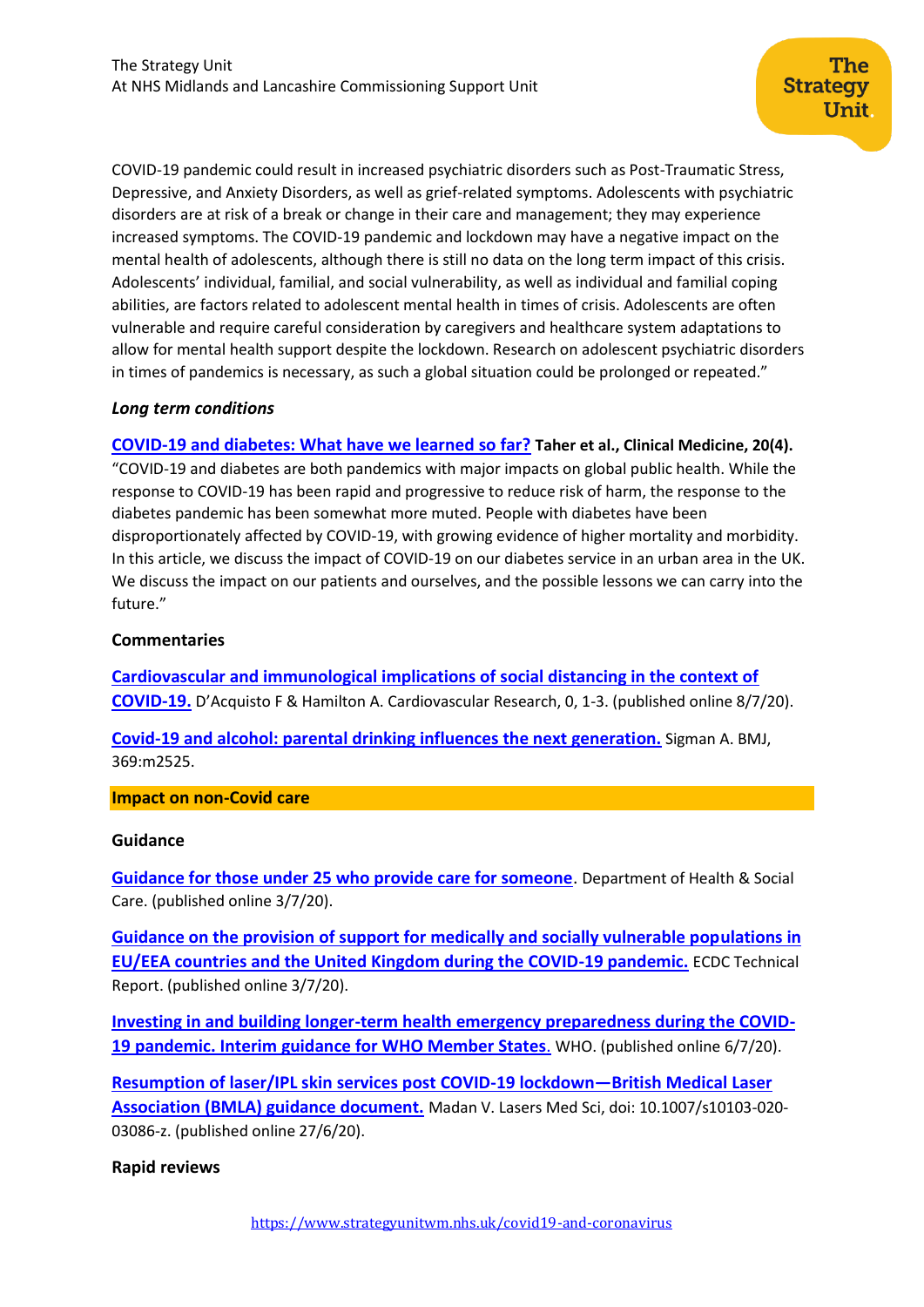## *Primary Care*

**[Investigating changing demands on primary care during COVID-19: Summary report 1.](https://arc-w.nihr.ac.uk/research-and-implementation/covid-19-response/reports/rapid-covid-19-intelligence-to-improve-primary-care-response-summary-report-1/) Murphy M et al., Centre for Academic Primary Care, University of Bristol. "**The Rapid COVID-19 intelligence to improve primary care response (RAPCI) project is examining the changing demands on GP practices across Bristol, North Somerset and South Gloucestershire during the COVID-19 pandemic. It will investigate common challenges and innovative solutions that practices have devised to cope. This first summary report presents qualitative findings from 22 interviews held with GPs and managers from 14 GP practices between 13 and 17 May 2020."

## **[Investigating changing demands on primary care during COVID-19: Summary report 2.](https://arc-w.nihr.ac.uk/research-and-implementation/covid-19-response/reports/rapid-covid-19-intelligence-to-improve-primary-care-response-summary-report-2/)**

**Murphy M et al., Centre for Academic Primary Care, University of Bristol**." Participants reported an increase in patient demand in this period. Problems are becoming more complex as patients have been "storing up" issues, however most practices are not anticipating an influx of COVID-19 patients. Practices are still coping well with demand. The key challenge which practices are facing is establishing a "new normal". Practices are restarting routine services that have been stopped, including some chronic condition monitoring and routine minor procedures. This presents a challenge both in prioritising what needs to be done and the physical challenge of maintaining distancing and time-consuming donning of PPE. Some practices are making changes to buildings semi-permanent; GPs are adapting to managing clinical risk over the phone by doing higher levels of follow-up. GPs felt they were coping well only because they are managing a lot of demand over the telephone. There are concerns about how to manage future increased demand for face-to-face (F2F) consultations, for example if there is an increase in viral and respiratory illness as lockdown eases or over the winter. New challenges faced in this period included adjusting appointment slots to cope with rising numbers of F2F consultations. Practices are finding it challenging to manage patient expectations that services are restarting as normal, while some specialties are still not accepting referrals. Participants also reported that the current mode of operating is taking a toll on staff. Some participants are concerned that the current mode of operating is increasing health inequalities. GPs noted, particularly in more deprived areas, that many of their elderly patients were unable to use smartphones and computers to send photos or connect to a video consultation, even if they had access to them."

## **Emerging evidence**

## *Primary Care*

## **[Provision of dental services at a single institution in the UK's epicentre during the COVID-](nature.com/articles/s41415-020-1716-2)**

**[19 pandemic.](nature.com/articles/s41415-020-1716-2) Grossman S et al., British Dental Journal, 228.** "Coronavirus disease 2019 (COVID-19) has had a significant impact on dentistry in the UK due to the perceived risks associated with infection control. These concerns have led to a complete paralysis of routine dental care with provisions for emergency dental care only, which have been scarce. Considering the latter, this article presents a service evaluation of a hospital-based acute dental care service, which was rapidly adapted and enhanced to continue managing dental emergencies during the COVID-19 pandemic. The analysis is based upon the dental diagnoses, management and geography of travel of over 1,500 attending patients in a five-week period during the rise and peak of COVID-19 in the UK. In addition, we assess our dental workforce's COVID-19 sickness reporting for those providing urgent dental care within this enhanced service. The article aims to provide additional and valuable frontline clinical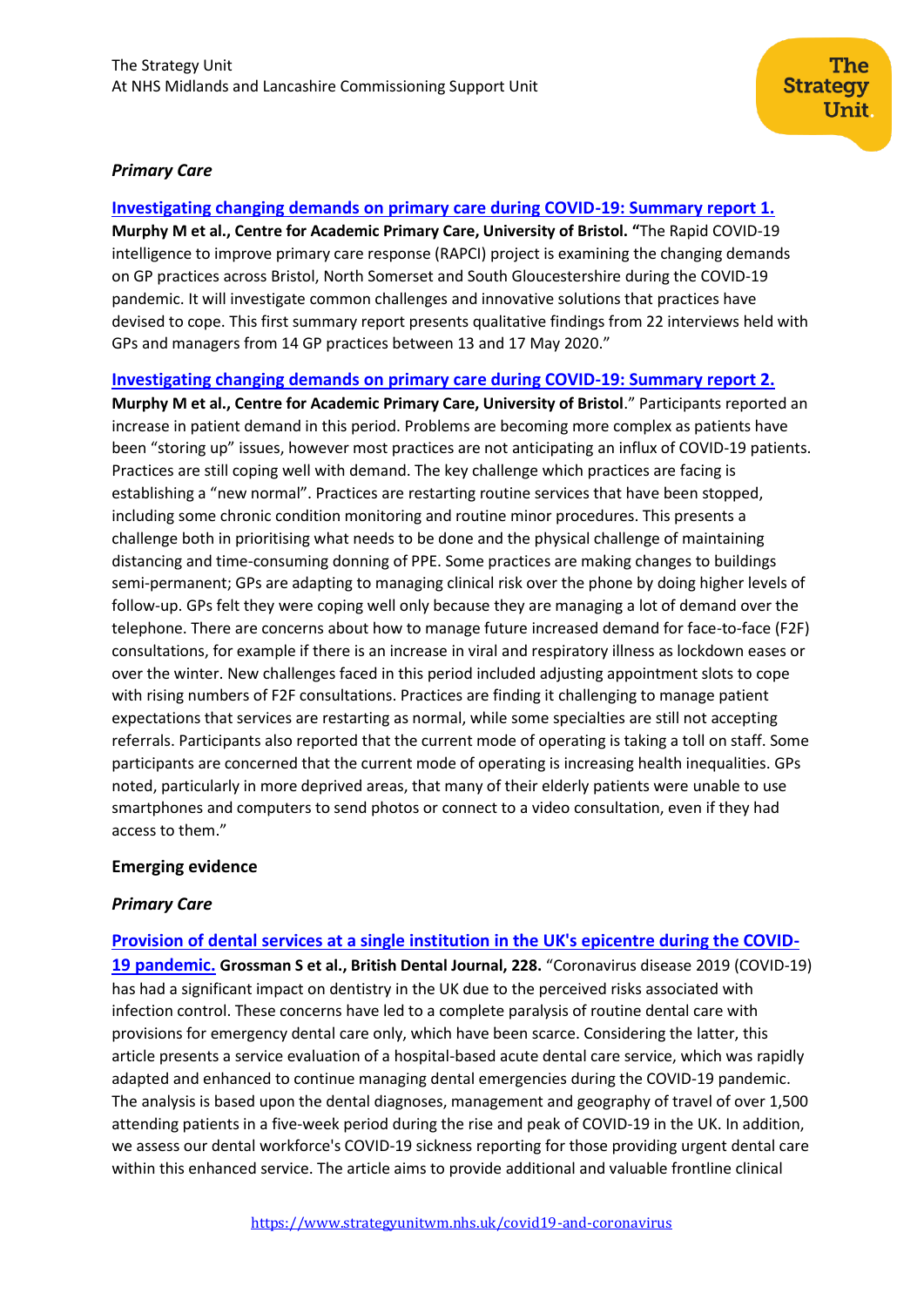information, experience and outcomes, including our categorisation of personal protective equipment used for varying face-to-face dental management during COVID-19."

## *Elective care*

**[Outcome of trauma and orthopaedic surgery at a UK District General Hospital during the](https://www.sciencedirect.com/science/article/pii/S0976566220302964)  [Covid-19 pandemic](https://www.sciencedirect.com/science/article/pii/S0976566220302964). Sobti A et al, Journal of Clinical Orthopaedics and Trauma, in press.** "During the period March 1, 2020 to May 31, 2020, total of 206 patients were operated. Ninety-four fracture NOF and another one hundred twelve essential surgical procedures were performed. In the NOF cohort, there were nine patients that died. Three of them were covid-19 positive, one was not tested and the rest five were covid-19 negative. There was no mortality reported in the non NOF group. Conclusion: In our unit, during the lock down period, mortality rate in patients undergoing fracture NOF was not significantly different from a similar cohort earlier in the year and similar period last year. We have not observed any mortality, to date in the Non NOF procedures carried out."

## *Secondary care*

**[The future is now: a call for action for cardiac telerehabilitation in the COVID-19 pandemic](https://journals.sagepub.com/doi/full/10.1177/2047487320939671)  [from the secondary prevention and rehabilitation section of the European Association of](https://journals.sagepub.com/doi/full/10.1177/2047487320939671)  [Preventive Cardiology.](https://journals.sagepub.com/doi/full/10.1177/2047487320939671) Scherrenberg M et al., Eurorpean Journal of Preventive Cardiology, Doi: 10.1177/2047487320939671**. "The role of comprehensive cardiac rehabilitation is well established in the secondary prevention of cardiovascular diseases such as coronary artery disease and heart failure. Numerous trials have demonstrated both the effectiveness as well as the cost-effectiveness of comprehensive cardiac rehabilitation in improving exercise capacity and quality of life, and in reducing cardiovascular mortality and morbidity. However, the current COVID-19 pandemic has led to closure of many cardiac rehabilitation centres in Europe resulting in many eligible patients unable to participate in the optimisation of secondary prevention and physical performance. This elicits an even louder call for alternatives such as cardiac telerehabilitation to maintain the delivery of the core components of cardiac rehabilitation to cardiovascular disease patients. The present call for action paper gives an update of recent cardiac telerehabilitation studies and provides a practical guide for the setup of a comprehensive cardiac telerehabilitation intervention during the COVID-19 pandemic. This set up could also be relevant to any cardiovascular disease patient not able to visit cardiac rehabilitation centres regularly after the COVID-19 pandemic ceases"

**[Optimizing response in surgical systems during and after COVID-19 pandemic: Lessons](https://www.sciencedirect.com/science/article/pii/S1743919120303629?via%3Dihub)  [from China and the UK](https://www.sciencedirect.com/science/article/pii/S1743919120303629?via%3Dihub) – Perspective. Liu Z et al., Int J Surgery, 78, 156-159.** "Key messages: Triage strategies to keep suspected and confirmed cases in isolation. Virtual consultations and limiting all outpatient activity. Screening asymptomatic patients with nucleic acid test, antibody testing & CT chest. Designated staff and operating areas for COVID 19 infected patients. Careful use of laparoscopy with precautions. Limited operating on cancer patients with consideration of alternatives treatment strategies. Precautions and protocol for surgical management are needed after the epidemic."

**[Management of hip fractures during the COVID-19 pandemic at a high-volume hip fracture](https://www.ncbi.nlm.nih.gov/pmc/articles/PMC7330585/)  [unit in the United Kingdom.](https://www.ncbi.nlm.nih.gov/pmc/articles/PMC7330585/) Malik-Tabassum K et al., J Orthop, 332-337**. "This study aimed to compare the treatment pathway and 30-day outcomes of hip fracture patients admitted during the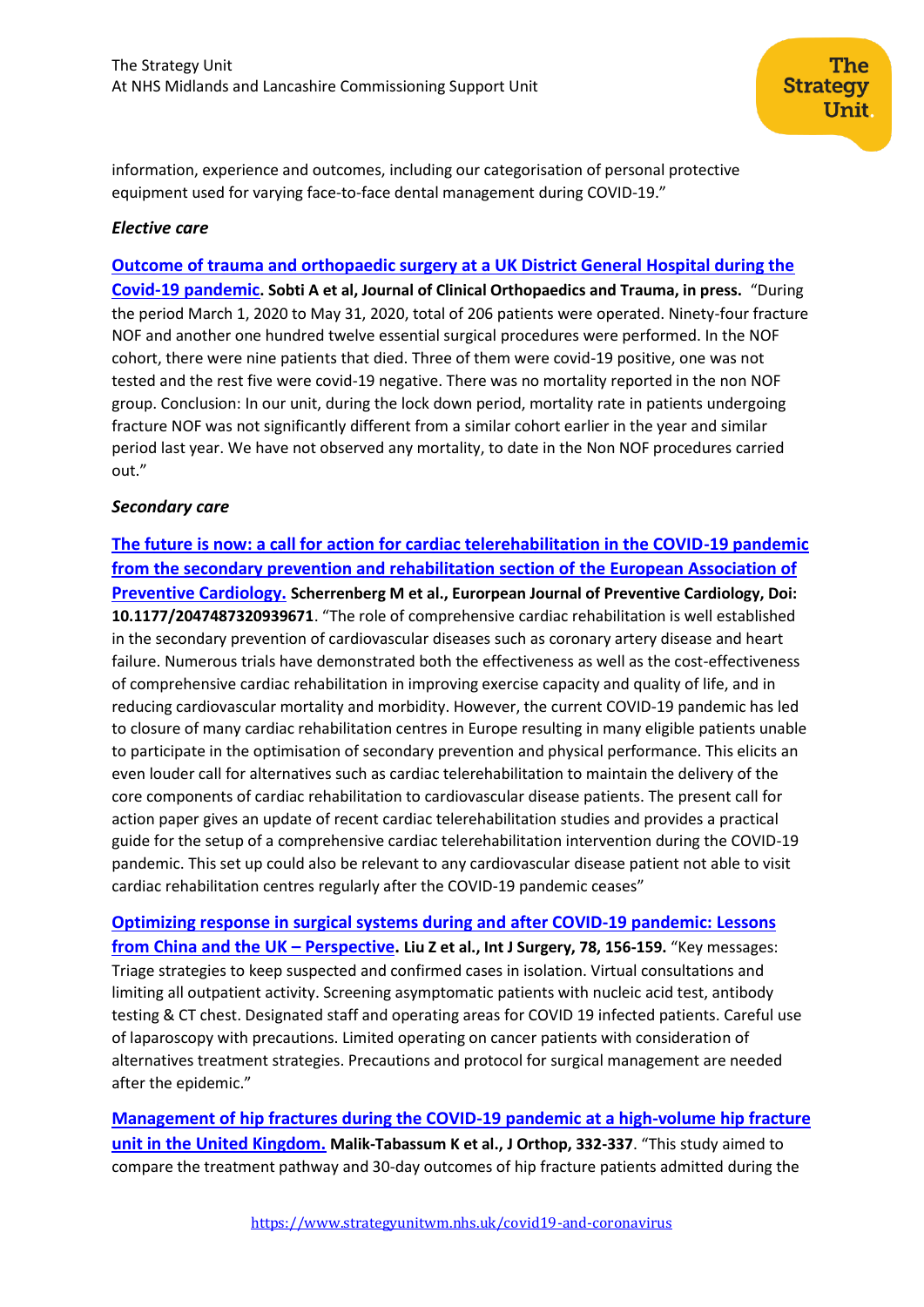COVID-19 pandemic with the pre-pandemic period. Three periods were retrospectively analysed: period C = 23/03/2020–11/05/2020, period A = 23/03/2018–11/05/2018, period B = 23/03/2019– 11/05/2019. No statistically significant differences in time to surgery, type of treatment, complications, and mortality rates were noted. A significant reduction ( $p = 0.021$ ) in the time to orthogeriatric assessment and length of inpatient stay (p < 0.001) was found in period C. Institutional adaptions to facilitate prompt treatment in hip fractures during the pandemic resulted in favourable outcomes."

## *Tertiary care*

## **[The impact of the COVID-19 pandemic on cardiac surgery and transplant services in](https://link.springer.com/article/10.1007/s11845-020-02292-6)**

**[Ireland's National Centre](https://link.springer.com/article/10.1007/s11845-020-02292-6). Casey et al., Irish Journal of Medical Science.** "Irish health services have been repurposed in response to the COVID-19 pandemic. Critical care services have been refocused on the management of COVID-19 patients. This presents a major challenge for specialities such as cardiothoracic surgery that are reliant on intensive care unit (ICU) resources. A comparison was performed of cardiac surgery and transplant caseload for the first 4 months of 2019 and 2020 using data collected prospectively on a customised digital database. Cardiac surgery activity fell over the study period but was most impacted in March and April 2020. Operative activity fell to 49% of the previous years' activity for March and April 2020. Surgical acuity changed with 61% of all cases performed as inpatient transfers after cardiology admission in contrast with a 40% rate in 2019. Valve surgery continued at 89% of the expected rate; coronary artery bypass surgery was performed at 61% of the expected rate and major aortic surgery at 22%. Adult congenital heart cases were not performed in March or April 2020. One heart and one lung transplant were performed in this period. In March and April of 2020, the spread of COVID-19 and the resultant focus on its management resulted in a reduction in cardiothoracic surgery service delivery."

**[The impact of social distancing on pediatric neurosurgical emergency referrals during the](https://link.springer.com/content/pdf/10.1007/s00381-020-04783-4.pdf)  [COVID-19 pandemic: a prospective observational cohort study.](https://link.springer.com/content/pdf/10.1007/s00381-020-04783-4.pdf) Dyson EW et al., Child's Nervous System. Doi: 10.1007/s00381-020-04783-4.** "Overall, our data shows a small increase in the number of emergency pediatric neurosurgical referrals during the COVID-19 lockdown in the UK. A particular increase in trauma referrals was observed, although this failed to reach statistical significance, with a stable number of non-trauma referrals. One would not expect a change in human behaviour to have any impact on the true incidence of the so-called spontaneous pathology in the population; however, the proportion which presents to hospital may be affected. These data do not therefore support concerns that serious, time-critical intracranial pathology such as brain tumours and hydrocephalus are being inappropriately kept away from hospital as a result of social distancing. Social distancing has resulted in a reduction in emergency department attendances overall [3]. Our data demonstrates that this has not been accompanied by a reduction in acute neurosurgical presentations. This has important implications in planning service delivery for any future similar episodes. Whilst we did observe a trend towards more NAI cases, this was proportionate to the overall increase in trauma referrals. No individual sub-group of trauma referrals demonstrated a significant increase. An increase in any of these groups in the community cannot be excluded, and indeed is possible given that our data looks solely at inter-hospital referrals. We also observed a significant increase in the incidence of traumatic intracranial haemorrhage amongst trauma patients referred during the lockdown period. Most children referred with head trauma had haemorrhagic findings on CT scan, compared with a small minority in the pre-COVID-19 group. This raises the concern that the severity of neurological trauma sustained during the lockdown may have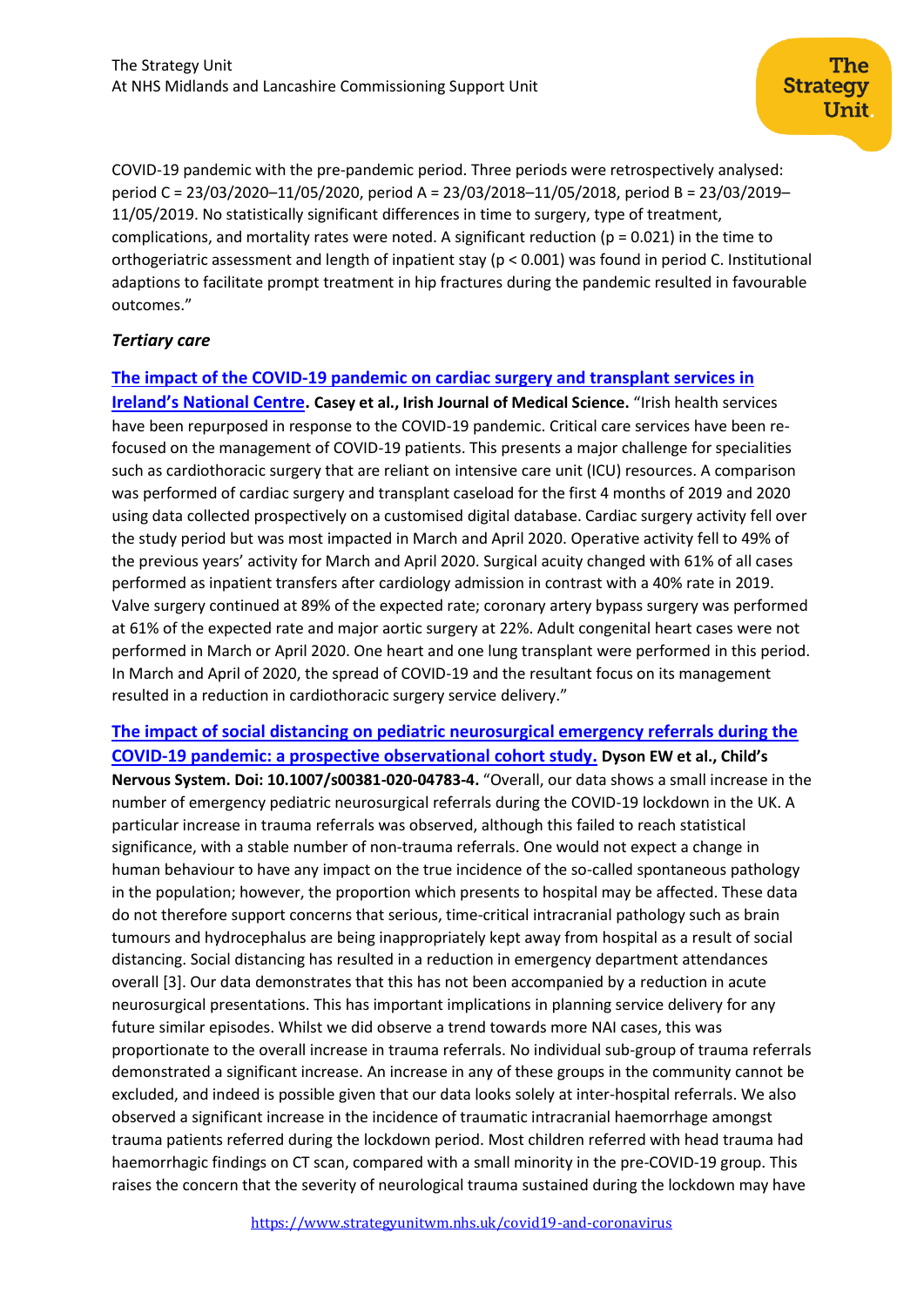been greater. Our data cannot exclude an increase in NAI which does not present to hospital and this is worthy of further research."

## *Emergency care*

**Report 29- [The impact of the COVID-19 epidemic on all-cause attendances to emergency](https://www.imperial.ac.uk/mrc-global-infectious-disease-analysis/covid-19/report-29-emergency-attendance/)  [departments in two large London hospitals: an observational study.](https://www.imperial.ac.uk/mrc-global-infectious-disease-analysis/covid-19/report-29-emergency-attendance/) Vollmer MAC et al., MRC Centre for Global Infections Disease Analysis**. "The health care system in England has been highly affected by the surge in demand due to patients afflicted by COVID-19. Yet the impact of the pandemic on the care seeking behaviour of patients and thus on Emergency department (ED) services is unknown, especially for non-COVID-19 related emergencies. In this report, we aimed to assess how the reorganisation of hospital care and admission policies to respond to the COVID-19 epidemic affected ED attendances and emergency hospital admissions. During the study period (January 1 to May 31, 2020) there was an overall decrease in ED attendances of 35% at ICHNT, of 50% across all London NHS Trusts and 53% nationally. For ICHNT, the decrease in attendances was mainly amongst those aged younger than 65 and those arriving by their own means (e.g. personal or public transport). Increasing distance (km) from postcode of residence to hospital was a significant predictor of reduced attendances, which could not be explained by weighted (for population numbers) mean index of multiple deprivation. Non-COVID emergency admissions to hospital after March 12 fell by 48% at ICHNT compared to previous years. This was seen across all disease areas, including acute coronary syndromes, stroke and cancer-related emergencies. The overall non-COVID-19 hospitalisation mortality risk did not differ (RR 1.13, 95%CI 0.94-1.37, p=0.19), also in comparison to previous years."

#### *Cancer services*

**[The impact of the COVID-19 pandemic on cancer deaths due to delays in diagnosis: a](https://researchonline.lshtm.ac.uk/id/eprint/4657274/1/Maringe-etal-2020_The_impact_of_the_COVID-19-pandemic-2.pdf)  [national population based modelling study.](https://researchonline.lshtm.ac.uk/id/eprint/4657274/1/Maringe-etal-2020_The_impact_of_the_COVID-19-pandemic-2.pdf) Maringe C et al., The Lancet Oncology (in press).**  "The study uses linked English National Health Services (NHS) cancer registration and hospital administrative datasets for patients aged 15-84, diagnosed between 01/01/2010 and 31/12/2010 with follow-up until 31/12/2014 for breast (n=32,583), colore2ctal (n=24,975), and oesophageal cancer (n= 6,744), and for lung cancer patients (n= 29,305) diagnosed between 01/01/2012 and 31/12/2012 with follow-up until 31/12/2015. We use a 'routes to diagnosis' framework to estimate the impact of diagnostic delay over a 12-month period from the commencement of lockdown measures, 16/03/2020. We reallocate patients who were on screening and routine referral pathways to urgent and emergency pathways, which are associated with more advanced stage of disease at diagnosis. We consider three reallocation scenarios which reflect actual changes in the diagnostic pathway being seen in the NHS, and estimate the impact on net survival at 1, 3 and 5 years to calculate the additional deaths that can be attributed to cancer, and the total years of life lost (YLL) compared to pre-pandemic figures. Across the three scenarios, compared to pre-pandemic figures, we estimate an 8-10% increase in the number of deaths due to breast cancer up to Year 5, corresponding to between 281 (266-295) and 344 (329-358) additional deaths. For colorectal cancer we estimate 1,445 (1,392-1,591) to 1,563 (1,534-1,592) additional deaths (a 15-17% increase); lung cancer 1,235 (1,220-1,254) to 1,372 (1,343- 1,401) additional deaths (5% increase) and oesophageal cancer 330 (324-335) to 342 (336-348) additional deaths (6% increase). For these four tumour types, this corresponds to a total of 3,291 to 3,620 additional deaths across the scenarios within 5 years.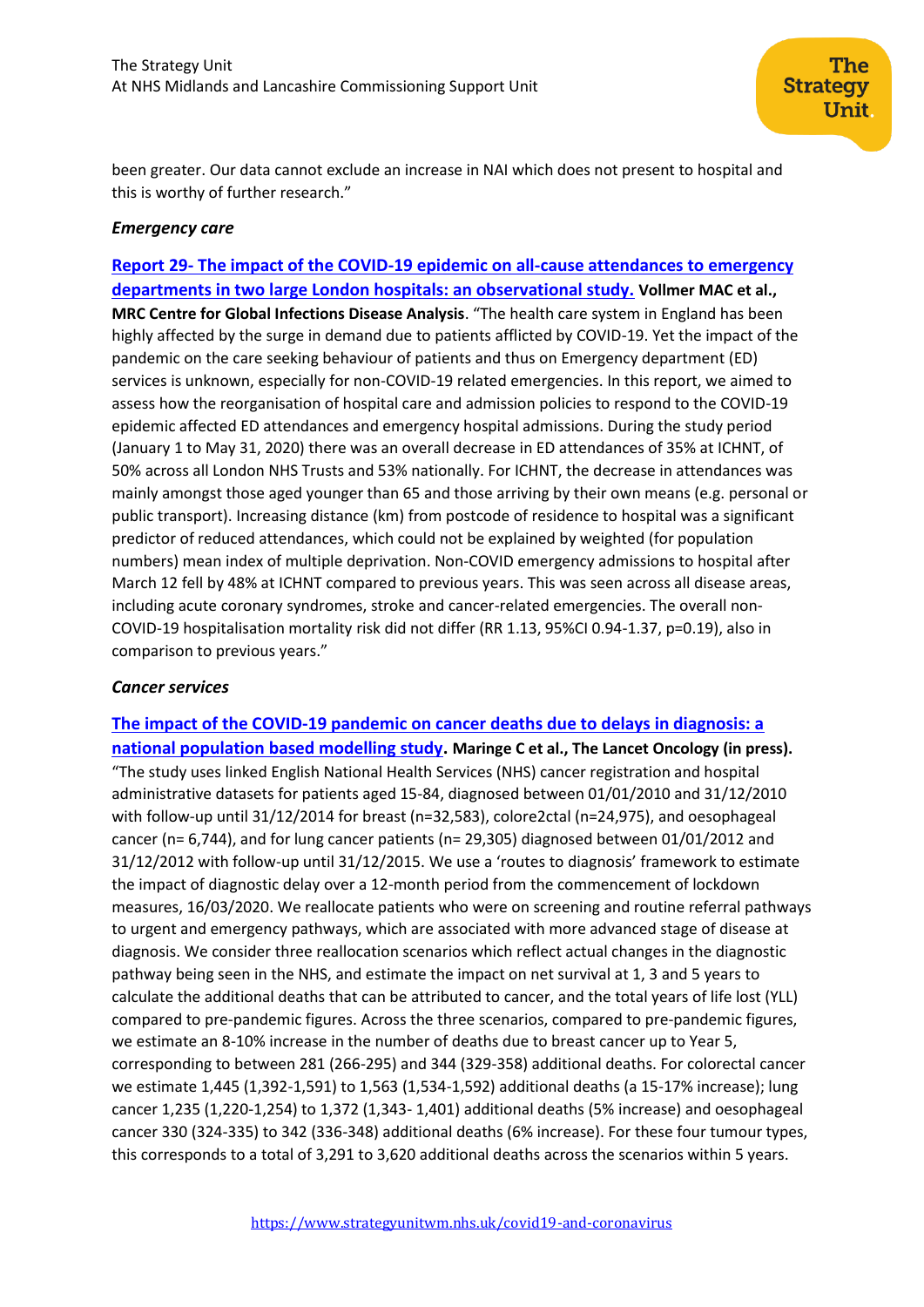The total additional years of life lost (YLL) across these cancers is estimated to be between 59,203 to 63,229 years"

#### **Commentaries**

#### *Elective care*

**[Managing the IVF laboratory during a pandemic: international perspectives from](https://www.rbmojournal.com/article/S1472-6483(20)30273-X/pdf)  [laboratory managers](https://www.rbmojournal.com/article/S1472-6483(20)30273-X/pdf)**. Hickman C et al., Reproductive Bio-Medicine Online. (published online 12/5/20).

#### *Secondary care*

**[Providing Safe and Effective Surgical Care During the COVID-19 Outbreak in the UK](https://www.ijhpm.com/article_3845.html) – [Changing Strategies.](https://www.ijhpm.com/article_3845.html)** Chapman R et al., Int J Health Policy and Management, doi: 10.34172/IJHPM.2020.112. (published online 30/6/20).

**[Effects of COVID-19 lockdown strategies on management of atrial fibrillation.](https://watermark.silverchair.com/ehaa538.pdf?token=AQECAHi208BE49Ooan9kkhW_Ercy7Dm3ZL_9Cf3qfKAc485ysgAAArQwggKwBgkqhkiG9w0BBwagggKhMIICnQIBADCCApYGCSqGSIb3DQEHATAeBglghkgBZQMEAS4wEQQM6DyL2mgjZ0glof4iAgEQgIICZ4epk3a3cAgpovavyy4Xcs0xim7g57Rw71LVEvq3p4Sm0BzeynhIeVJx0yZgTFmt3MBlXPVnHwyc_CK4vocOV6XQO6eWM3dB4M3QDiHccW0zRTtlpwo27-YHfrRU_ICb5wpZpNOrHfzdCC7J_5kEiviw_sFTqOwC0NzINghswbwvEaR9e4hpxThjitHVyHgrWqPBd125oDWm9jEnlyHrKi4lT1crnUn2pUR3oGt7aQFuhudvXw-ooqrHAFOQm7mRTaAyvQhw7JptB-rwcSwwMZKa7XF4CG2h5XIGKR021nxn0pCm5oZQbS4DkrrkQrrvZECn8nRaV35SF43DtVRAHz4t8mVcjWlauMiyyLJFn1NA2fc7pBIjpcMSyL39BWczUBtju3tT7MKJpxw7J8lscKl7MYd-XTcixIJ4EoJqbd2W1_-BWZme4YzPGuaGNmLpYOSK0zJJLnGKSQ9YU0zIvfZo1ti58wp7Go0dCFLqGGSfV5AaKLZHCR3Zxf098_ByyPBmXjVxFs-UQIOiY8RdX5nVtjQd26AOipXyPpqawkWKfMP1o5J2hchjGkIClrgJwVMgvUEiEB8unW_VT9hB6uPEkDNBjeQj9ipjEGyGJkShTiWQj83YYimSNsHkjVU9CSvDpMJ8KhMb8LjtfeSv__cVp-OC7UzC3gbmV-jbNf8nT1ZcG18MyAjh1t4eSNFf-G_RM_Hlic-qTB1Hjcz5Z7ec95V5K9szTRTJAaWNWwUJKtbdQh9q4wjKhPpMUfxwj4bVt_ka_0vwCm8-49X7xDpOexgyLn50CVnLUCevrlVQtynbuP8AxQ)** Blomstrom-Lundqvist C. European Society of Cardiology, 0,1-3. Doi: 10.1093/eurheartj/ehaa538. (published online 2/7/20).

## *Tertiary care*

**[COVID‐19 in a UK neurology hospital.](https://onlinelibrary.wiley.com/doi/full/10.1111/imj.14925)** Khoo A et al., Internal Medicine Journal. (published online 6/7/20).

**[Neuro-rehabilitation service during COVID-19 pandemic: Best practices from UK.](https://europepmc.org/article/med/32515396)** Sakel M et al., JPMA, 70(5). (published online May 2020).

#### *Cancer services*

**[Impact of the COVID-19 pandemic on the symptomatic diagnosis of cancer: the view from](https://www.thelancet.com/pdfs/journals/lanonc/PIIS1470-2045(20)30242-4.pdf)  [primary care.](https://www.thelancet.com/pdfs/journals/lanonc/PIIS1470-2045(20)30242-4.pdf)** Jones D et al., The Lancet Oncology, (published online 21/6/20).

#### *Mental Health Services*

**[Digital approaches for mental health in the age of covid-19.](https://www.bmj.com/content/369/bmj.m2541?utm_source=etoc&utm_medium=email&utm_campaign=tbmj&utm_content=weekly&utm_term=20200703)** Chang BP et al., BMJ, 369:m2541. (published online 29/6/20).

#### *Patient and public involvement*

**[The I in COVID: The importance of community and patient involvement in COVID-19](https://www.ncbi.nlm.nih.gov/research/coronavirus/publication/32628127)  [research.](https://www.ncbi.nlm.nih.gov/research/coronavirus/publication/32628127)** Ratneswaren A. Clin Med. (published online 7/7/20)

#### **Useful resources**

**[Response to the COVID-19 Pandemic: Practical Guide to Rapidly Deploying Home](https://www.ajronline.org/doi/pdf/10.2214/AJR.20.23297)  [Workstations to Guarantee Radiology Services During Quarantine, Social Distancing, and](https://www.ajronline.org/doi/pdf/10.2214/AJR.20.23297)  [Stay Home Orders.](https://www.ajronline.org/doi/pdf/10.2214/AJR.20.23297)** Sammer MBK et al., American Journal of Raoentgenology, 1-4. DOI: 10.2214/AJR.20.23297.